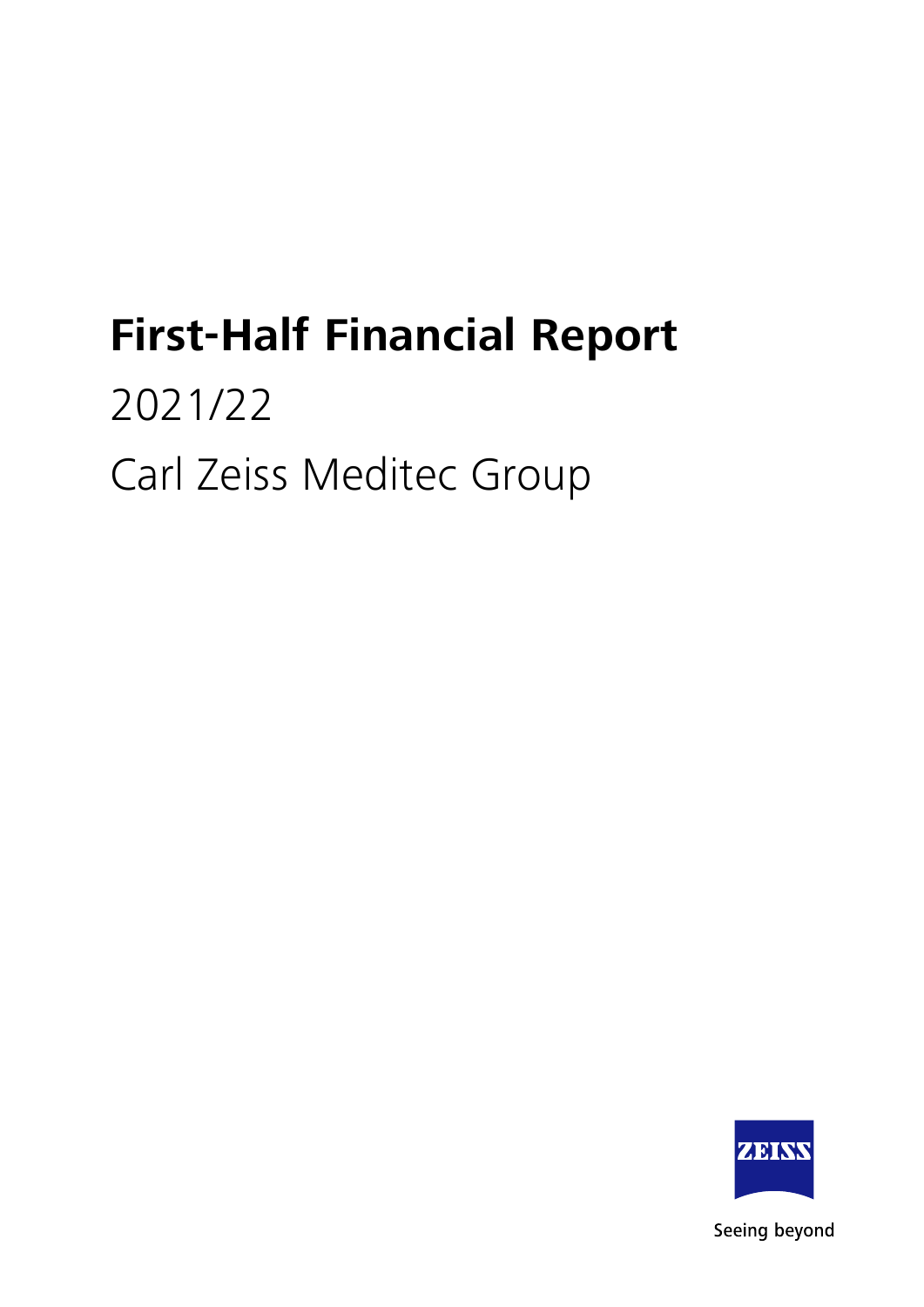# <span id="page-1-0"></span>**Key figures** (IFRS)

|                                                  |         | <b>6 Months</b><br>2021/22 |          | 6 Months<br>2020/21 |         | 6 Months<br>2019/20 |
|--------------------------------------------------|---------|----------------------------|----------|---------------------|---------|---------------------|
|                                                  | €m      | $\%$                       | €m       | %                   | €m      | %                   |
| Revenue                                          | 855.4   | 100.0                      | 767.4    | 100.0               | 714.9   | 100.0               |
| Research and development expenses                | 130.2   | 15.2                       | 111.6    | 14.5                | 105.5   | 14.8                |
| <b>EBIT</b>                                      | 177.3   | 20.7                       | 162.7    | 21.2                | 102.5   | 14.3                |
| Consolidated profit <sup>1</sup>                 | 130.1   | 15.2                       | 101.5    | 13.2                | 65.0    | 9.1                 |
| Earnings per share <sup>2</sup> (in $\epsilon$ ) | 1.44    |                            | 1.12     |                     | 0.71    |                     |
| Cash flow from operating activities              | 74.5    |                            | 151.9    |                     | 40.7    |                     |
| Cash flow from investing activities              | $-54.3$ |                            | $-28.8$  |                     | $-18.7$ |                     |
| Cash flow from financing activities              | $-18.3$ |                            | $-120.7$ |                     | $-29.3$ |                     |
| Number of employees (31 March)                   | 3,752   |                            | 3,371    |                     | 3,335   |                     |

|                               | 31 March 2022 |       |         | 30 September 2021 | 30 September 2020 |       |
|-------------------------------|---------------|-------|---------|-------------------|-------------------|-------|
|                               | €m            | $\%$  | €m      | $\%$              | €m                | %     |
| <b>Total assets</b>           | 2,526.0       | 100.0 | 2,396.0 | 100.0             | 2.014.9           | 100.0 |
| Property, plant and equipment | 205.7         | 8.1   | 199.6   | 8.3               | 135.3             | 6.7   |
| <b>Equity</b>                 | 1.756.1       | 69.5  | 1.677.4 | 70.0              | 1.450.6           | 72.0  |
| Net cash $3$                  | 954.7         | 37.8  | 939.9   | 39.2              | 708.2             | 35.1  |

1 Before non-controlling interests

<sup>2</sup> Profit/(loss) per share attributable to the shareholders of the parent company<br><sup>3</sup> Cash and cash equivalents plus treasury receivables from/payables to the treasury of Carl Zeiss AG

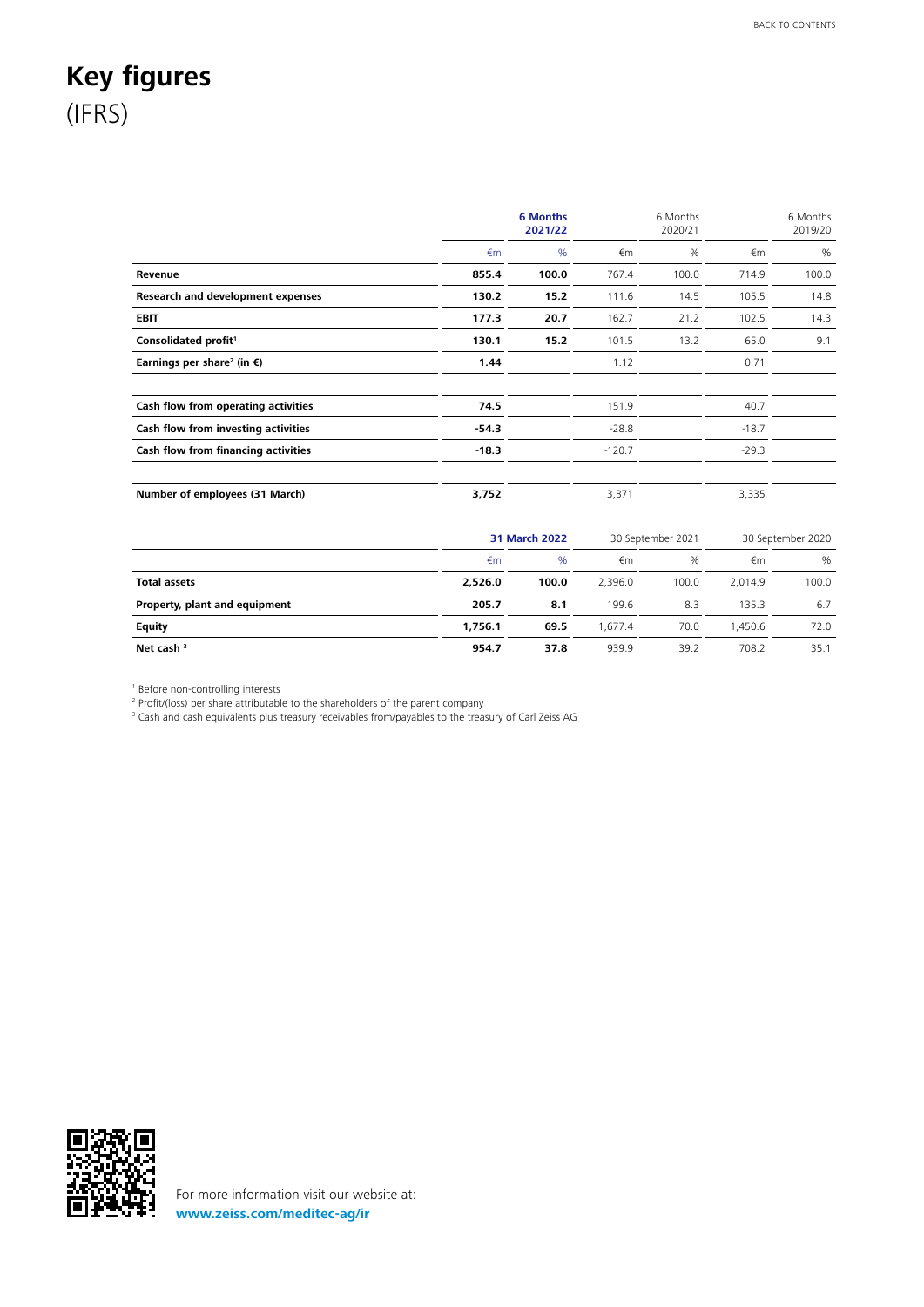# **Contents**

| <b>Key figures</b>                                            | 2        |
|---------------------------------------------------------------|----------|
| Group management report on the                                |          |
| interim financial statements                                  | 4        |
| Carl Zeiss Meditec Group                                      | $\Delta$ |
| Underlying conditions and                                     |          |
| economic development                                          | 4        |
| Financial position                                            | 9        |
| Net assets                                                    | 11       |
| Orders on hand                                                | 12       |
| Opportunity and risk report                                   | 12       |
| Events of particular significance                             | 13       |
| Employees                                                     | 13       |
| Research and development                                      | 14       |
| Outlook                                                       | 14       |
| <b>Consolidated income statement (IFRS)</b>                   | 15       |
|                                                               |          |
| <b>Consolidated statement</b>                                 |          |
| of comprehensive income (IFRS)                                | 15       |
| <b>Consolidated statement</b>                                 | 16       |
| of financial position (IFRS)<br><b>Consolidated statement</b> |          |
|                                                               | 17       |
| of changes in equity (IFRS)<br><b>Consolidated statement</b>  |          |
|                                                               | 18       |
| of cash flows (IFRS)                                          |          |
| Notes to the consolidated interim                             |          |
| financial statements                                          | 19       |
| General information                                           | 19       |
| Purchase and sale of business operations                      | 20       |
| Notes to the consolidated income statement                    | 21       |
| Disclosures on fair value                                     | 22       |
| Events after the end of the                                   |          |
| interim reporting period                                      | 23       |
| <b>Responsibility statement</b>                               | 24       |
| <b>Financial calendar</b>                                     | 25       |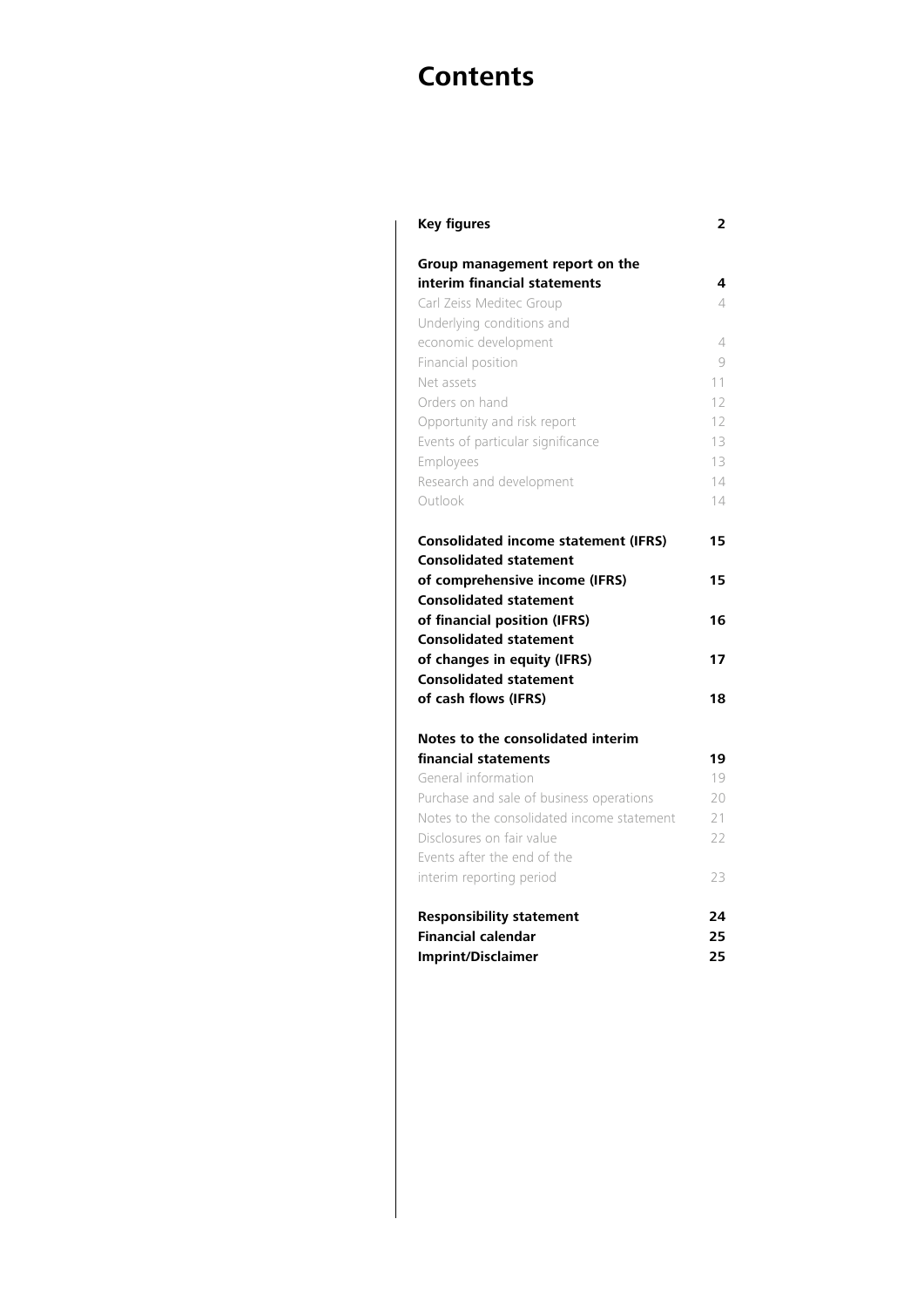# <span id="page-3-0"></span>**Group management report on the interim financial statements**

### **CARL ZEISS MEDITEC GROUP**

The Carl Zeiss Meditec Group (hereinafter the Group, the Company) is a global company headquartered in Jena, Germany, with additional subsidiaries in and outside Germany. Carl Zeiss Meditec AG is the parent company of the Carl Zeiss Meditec Group and is listed in the MDAX and TecDAX on the German Stock Exchange.

There were no significant changes to the Group's reporting entity or the structure of its consolidated financial statements in the first six months of fiscal year 2021/22.

### **UNDERLYING CONDITIONS AND ECONOMIC DEVELOPMENT**

### **Macroeconomic conditions1**

The OECD Economic Outlook from December 2021 forecast global GDP growth of 4.5% for 2022 and 3.2% for 2023, while Germany is expected to grow by 4.1%, the USA by 3.7% and China by 5.1% in 2022. The OECD Economic Outlook from March 2022 addresses the potential economic and social implications of the War in Ukraine, which is slowing the recovery of the global economy from the COVID-19 pandemic and is expected to drive inflation even higher worldwide. The scale of the economic effects of the conflict is very uncertain and will partly depend on the duration of the war and the political responses to it. The war has caused a short-term slump in global growth and a significantly higher inflationary pressure. In light of this uncertainty, the OECD estimates that global economic growth will shrink by more than 1 percentage point this year and that global inflation will increase by 2.5 percentage points. This is attributable to the fact that gas prices are rising faster in Europe than in other parts of the world and to the fact that prior to the conflict there were relatively close economic and energy ties with Russia Growth in the Asia/Pacific region and on the continent of America, however, is being impacted by a weaker global demand and the effects of higher prices on income and spending of private households.

### **Statement of earnings position**

**Summary of key ratios in the consolidated income statement** figures in €m, unless otherwise stated

| $\sim$                                              | <b>6 Months</b><br>2021/22 | 6 Months<br>2020/21 | Change       |
|-----------------------------------------------------|----------------------------|---------------------|--------------|
| Revenue                                             | 855.4                      | 767.4               | $+11.5%$     |
| Gross margin                                        | 58.6%                      | 57.1%               | $+1.5%$ pts  |
| EBITDA                                              | 210.4                      | 192.6               | $+9.2%$      |
| EBITDA margin                                       | 24.6%                      | 25.1%               | $-0.5%$ pts  |
| EBIT                                                | 177.3                      | 162.7               | $+9.0%$      |
| EBIT margin                                         | 20.7%                      | 21.2%               | $-0.5%$ pts  |
| Earnings before income taxes                        | 174.2                      | 145.7               | $+19.5%$     |
| Tax rate                                            | 25.3%                      | 30.4%               | $-5.1\%$ pts |
| Consolidated profit after non-controlling interests | 128.7                      | 100.6               | $+27.9%$     |
| Earnings per share after non-controlling interests  | €1.44                      | €1.12               | $+27.9%$     |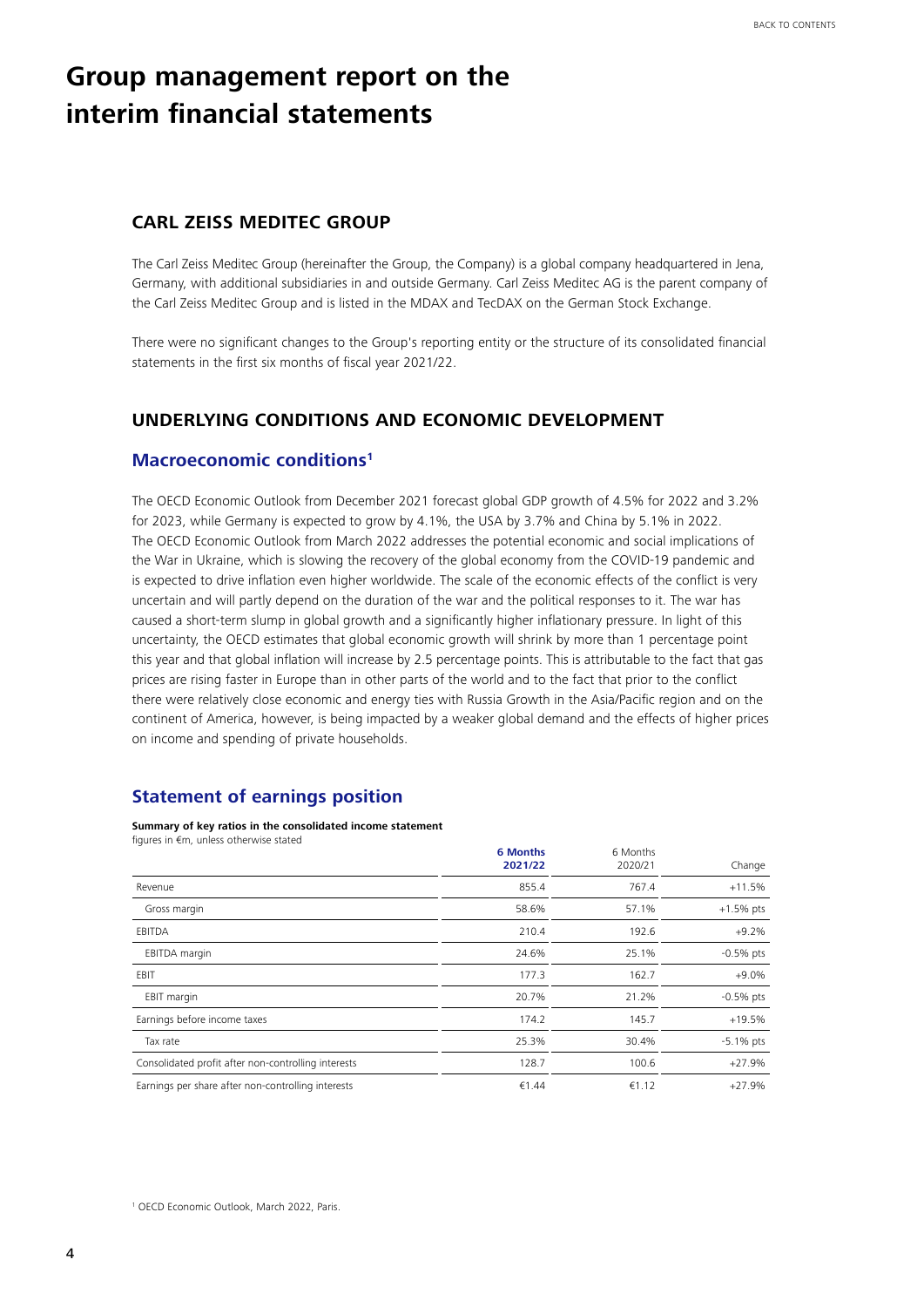### **Revenue**

The Carl Zeiss Meditec Group increased its revenue by 11.5% to €855.4m in the first six months of fiscal year 2021/22 (prior year: €767.4m). After adjustment for currency effects, growth amounted to 10.7%. Both strategic business units (SBUs), Microsurgery and Ophthalmic Devices, contributed to this growth. Orders received increased again significantly by 30.7% to €1,062.3m.

With another double-digit increase in revenue, the Asia/Pacific (APAC) region contributed significantly to the development of business. The Europe/Middle East/Africa (EMEA) and Americas regions also recorded solid revenue growth overall for the first six months.

**Revenue of the Carl Zeiss Meditec Group** in €m/growth in % after 6 months of the respective fiscal year

| 2021/22 | 855.4/11.5% |  |
|---------|-------------|--|
|         |             |  |
| 2020/21 | 767.4/7.3%  |  |
|         |             |  |
| 2019/20 | 714.9/7.2%  |  |
|         |             |  |

#### **Revenue by strategic business unit**

The revenue contribution of the Ophthalmic Devices SBU amounted to 76.2% in the first six months of fiscal year 2021/22 (prior year: 76.9%). The Microsurgery SBU contributed 23.8% (prior year: 23.1%) of consolidated revenue in the same period.

| Share of strategic business units in revenue of the Carl Zeiss Meditec Group after 6 months 2021/22 |
|-----------------------------------------------------------------------------------------------------|
|-----------------------------------------------------------------------------------------------------|



The strategic business unit Ophthalmic Devices increased its revenue by 10.5% in the first six months of fiscal year 2021/22 (adjusted for currency effects: 9.7%) to €651.9m (prior year: €590.1m). Recurring revenue contributed significantly to this increase in revenue.

Revenue in the strategic business unit Microsurgery amounted to €203.5m in the first six months, equating to an increase of 14.8% (adjusted for currency effects: 13.8%) over the prior-year figure of €177.3m. Revenue generated from the KINEVO® 900 visualization system in neurosurgery and the TIVATO® 700 in spinal surgery, in particular, developed very favorably.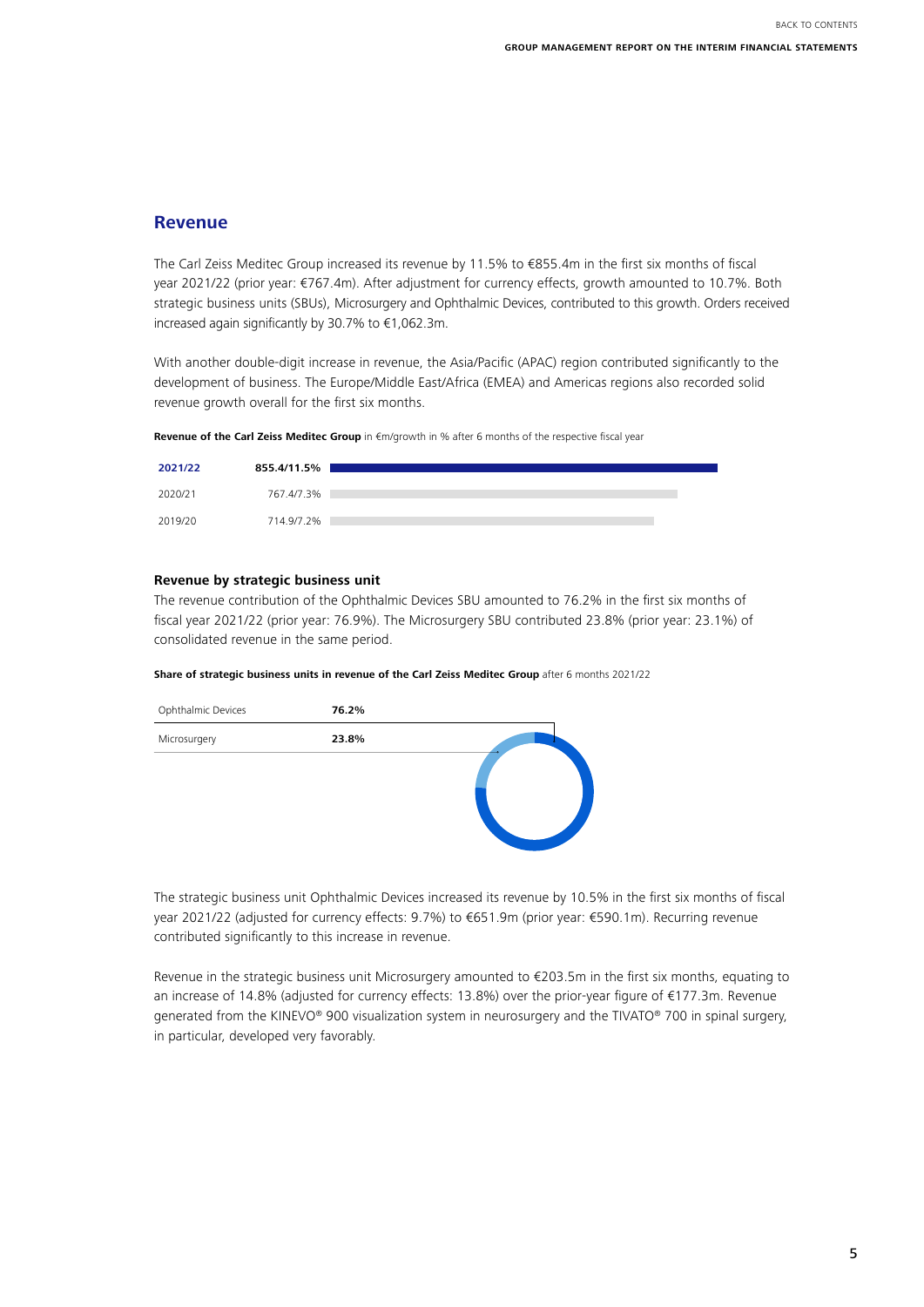#### **Revenue by strategic business unit**

|                                 | <b>6 Months</b><br>2021/22 | 6 Months<br>2020/21 |         | Change in %                      |
|---------------------------------|----------------------------|---------------------|---------|----------------------------------|
|                                 | €m                         | €m                  |         | Adjusted for<br>currency effects |
| Ophthalmic Devices              | 651.9                      | 590.1               | $+10.5$ | $+9.7$                           |
| Microsurgery                    | 203.5                      | 177.3               | $+14.8$ | $+13.8$                          |
| <b>Carl Zeiss Meditec Group</b> | 855.4                      | 767.4               | $+11.5$ | $+10.7$                          |

#### **Revenue by region**

The Carl Zeiss Meditec Group has a globally diversified business with a predominance in the APAC region. In the first six months of fiscal year 2021/22 26.8% (prior year: 28.2%) of consolidated revenue was attributable to the EMEA region. The Americas region accounted for 24.8% (prior year: 25.7%) of total revenue. Accounting for 48.4%, the APAC region contributed the largest share of total revenue (prior year: 46.1%).

**Share of the regions in revenue of the Carl Zeiss Meditec Group** after 6 months of 2021/22



In the **EMEA** region, the development of business was positive overall, with a revenue increase of 5.8% (adjusted for currency effects: +7.1%) to €229.2m (prior year: €216.7m). The countries of Southern Europe, especially, showed dynamic growth.

Revenue in the Americas region remained 7.6% above the prior year (adjusted for currency effects: +2.6%), given a relatively strong basis of comparison and positive currency effects. Revenue amounted to €212.2m, compared with €197.2m in the prior year. The USA and other countries in North and South America recorded a solid performance.

The APAC region made the strongest contribution to growth, increasing its revenue by 17.1% (adjusted for currency effects: 17.3%). Revenue in this region climbed to €414.1m, compared with €353.5m in the same period of the prior year. China and India, in particular, contributed to this dynamic growth, while Japan exhibited slight growth and Australia lagged slightly behind the prior year.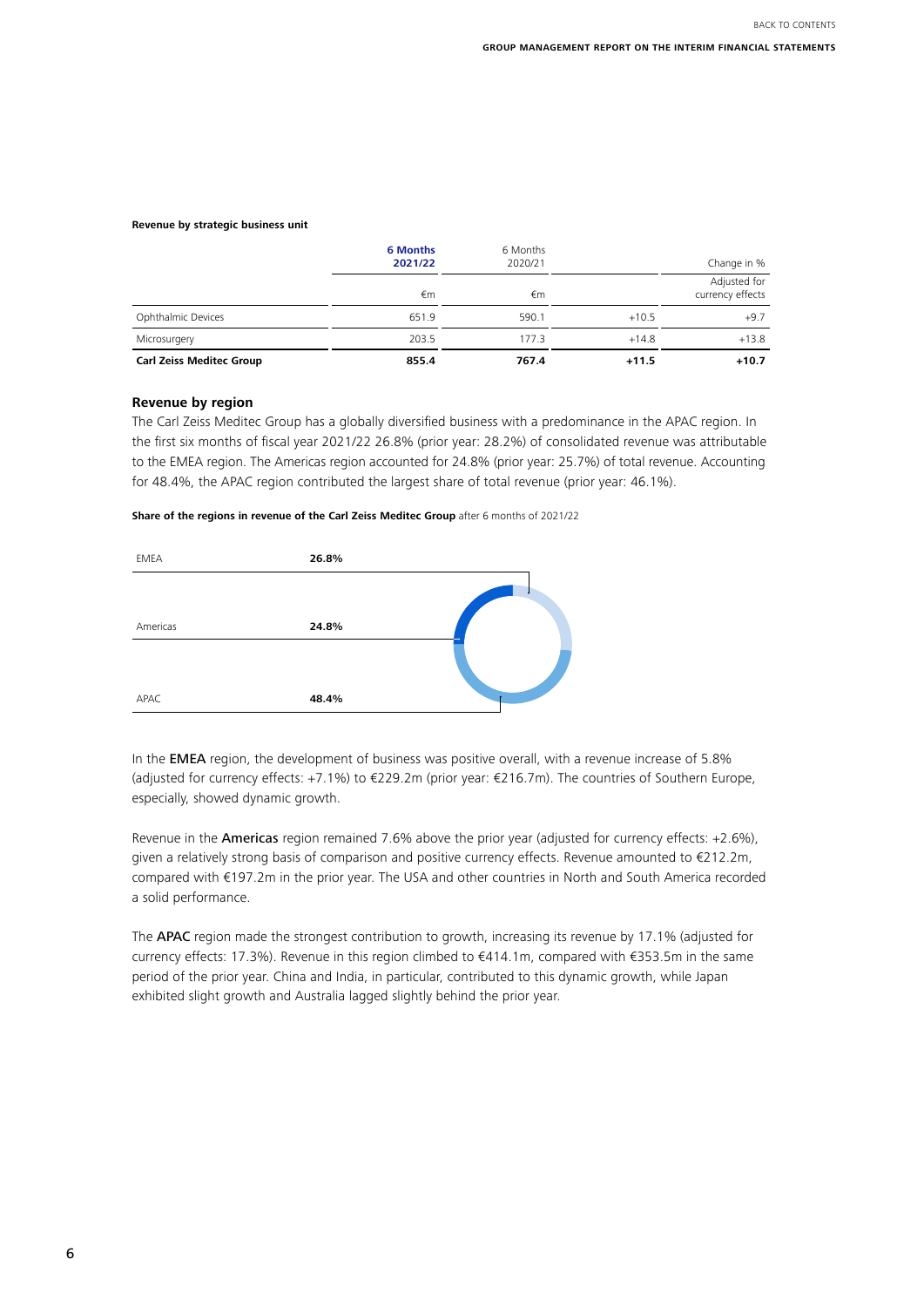#### **Revenue of the Carl Zeiss Meditec Group by region**

|                                 | <b>6 Months</b><br>2021/22 | 6 Months<br>2020/21 |         | Change in %                      |
|---------------------------------|----------------------------|---------------------|---------|----------------------------------|
|                                 | €m                         | €m                  |         | Adjusted for<br>currency effects |
| <b>EMEA</b>                     | 229.2                      | 216.7               | $+5.8$  | $+7.1$                           |
| Americas                        | 212.2                      | 197.2               | $+7.6$  | $+2.6$                           |
| APAC                            | 414.1                      | 353.5               | $+17.1$ | $+17.3$                          |
| <b>Carl Zeiss Meditec Group</b> | 855.4                      | 767.4               | $+11.5$ | $+10.7$                          |

### **Gross profit**

Gross profit increased to €501.4m at the end of the first six months of fiscal year (prior year: €438.0m). The gross margin reached 58.6% in the reporting period (prior year: 57.1%).

### **Functional costs**

Functional costs for the first six months of the fiscal year amounted to €323.9m (prior year: €277.8m) and thus increased by 16.6% as expected. This increase is mainly due to higher selling and marketing expenses in light of the planned launch of new products, as well as increased research and development expenses and lastly to a relatively low comparison base in the previous year due to the COVID-19 pandemic. Functional costs as a proportion of consolidated revenue increased in the first six months of fiscal year 2021/22 to 37.9% (prior year: 36.2%).

- » **Selling and marketing expenses:** Selling and marketing expenses amounted 2021/ 22 to €160.6m in the first six months of fiscal year (prior year: €137.3m), The ratio of expenses to the Group's total revenue increased compared with the prior year, to 18.8% (prior year: 17.9%). The basis for comparison in the previous year was relatively low, partly due to the restrictions in place during the COVID-19 pandemic.
- » **General administrative expenses:** General administrative expenses in the first six months of the current fiscal year amounted to €33.1m (prior year: €28.9m). General administrative expenses thus accounted for 3.9% of total revenue (prior year: 3.8%).
- » **Research and development expenses:** The Carl Zeiss Meditec Group continuously invests in Research & Development (R&D) to further develop its product portfolio and ensure its competitiveness and further growth. Research and development expenses continued to increase as planned. Investments in digitalization, in particular, and in the area of surgical ophthalmology are currently playing a special role in this. The expenses for research and development increased to €130.2m at the end of the first six months of fiscal year 2021/22 (prior year: €111.6m). The R&D ratio increased to 15.2%, which is slightly higher than the prior year (prior year: 14.5%).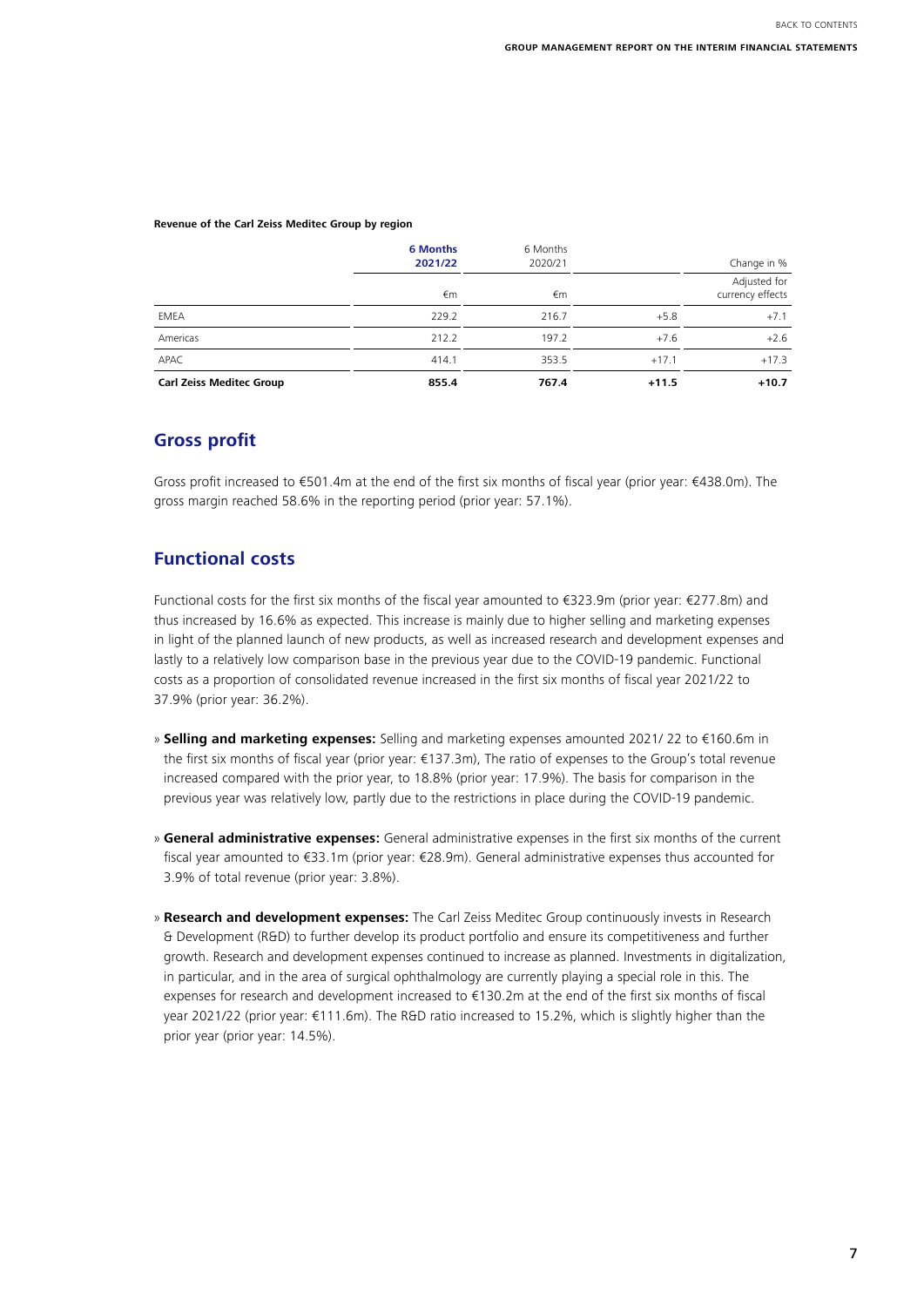BACK TO CONTENTS

# **Development of earnings**

The Carl Zeiss Meditec Group uses earnings before interest and taxes (EBIT = operating result) as a key performance indicator. The Carl Zeiss Meditec Group generated EBIT of €177.3m after the first six months of fiscal year 2021/22, an increase of 9.0% compared with the year-ago period (prior year: €162.7m). This corresponds to an EBIT margin of 20.7% (prior year: 21.2%).

#### **Overview of effects of purchase price allocations included in EBIT<sup>23</sup>**

|                                                      | <b>6 Months</b><br>2021/22 | 6 Months<br>2020/21 | Change       |
|------------------------------------------------------|----------------------------|---------------------|--------------|
|                                                      | €m                         | €m                  | in $%$       |
| EBIT                                                 | 177.3                      | 162.7               | $+9.0$       |
| ./. Acquisition-related special effects <sup>2</sup> | $-4.0$                     | $-3.8$              | $+5.6$       |
| ./. Other special effects <sup>3</sup>               | ٠                          | $+2.4$              |              |
| Adjusted EBIT                                        | 181.3                      | 164.1               | $+10.5$      |
| Adjusted EBIT in % of revenue                        | $+21.2$                    | $+21.4$             | $-0.2%$ pts. |

The EBIT margin in the strategic business unit Microsurgery increased significantly due to the stronger revenue compared with the year-ago period. In the strategic business unit Ophthalmic Devices, the EBIT margin was lower overall than the prior year, due to the planned higher selling and marketing expenses in the reporting period accompanied by a more favorable product mix with a high proportion of recurring revenue.

Earnings before interest, tax, depreciation and amortization (EBITDA) increased to €210.4m in the first six months of the current fiscal year (prior year: €192.6m). The EBITDA margin amounted to 24.6% (prior year: 25.1%).

The financial result improved to €-3.2m, compared with €-17.0m in the prior year. Foreign currency losses on hedges had an adverse effect in this respect; conversely, there was extraordinary income in the other financial results from the revaluation of liabilities in connection with the acquisition of IanTECH, Inc. in fiscal year 2018/19.

The tax rate for the reporting period was 25.3% (prior year: 30.4%). As a general rule, an average annual tax rate of slightly above 30% is assumed.

Consolidated profit attributable to shareholders of the parent company amounted to €128.7m for the first six months of fiscal year 2021/22, thus increasing by 27.9% compared with the basis of comparison in the prior year (prior year: €100.6m). Non-controlling interests accounted for €1.4m (prior year: €0.9m). Basic earnings per share of the parent company amount to €1.44 for the first six months of fiscal year 2021/22 (prior year: €1.12).

<sup>2</sup> There were write-downs on intangible assets arising from the purchase price allocations (PPA) of around €4.0m (prior year: €3.8m), mainly in connection with the acquisitions of Aaren Scientific, Inc. in fiscal year 2013/14 and IanTECH, Inc. in fiscal year 2018/19.

<sup>3</sup> EBIT in the period under review includes one-time proceeds from the sale of a property in the amount of around €2.4m.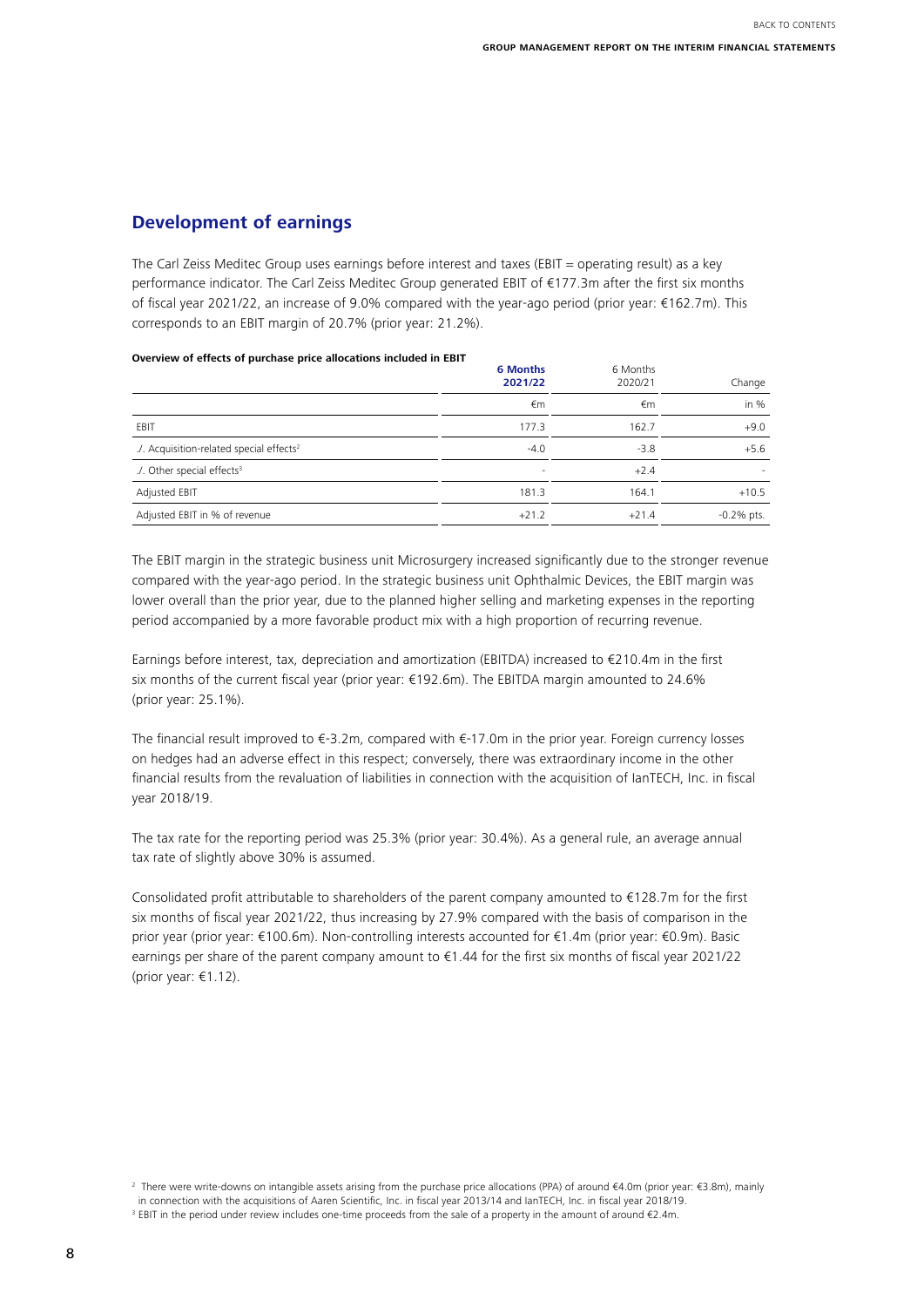# <span id="page-8-0"></span>**FINANCIAL POSITION**

# **Statement of cash flows**

The Carl Zeiss Meditec Group's statement of cash flows shows the origin and utilization of the cash flows during a fiscal year. A distinction is made between cash flows from operating activities and cash flows from investing and financing activities.

Changes in individual items in the income statement and the statement of financial position are recorded in the statement of cash flows. In contrast, the consolidated statement of financial position presents the figures as they stood on 31 March 2022. As a result, the statements in the analysis of the financial position may differ from the presentation of net assets based on the consolidated statement of financial position.

#### **Summary of key ratios in the statement of cash flows,** in €m



Cash flow from operating activities amounted to €74.5m in the reporting period (prior year: €151.9m). The higher cash outflow compared with the prior year is mainly due to the formation of safety stocks to secure the supply chain in light of the regional COVID-19 lockdowns in the APAC region and the war in Ukraine.

Cash flows from investing activities amounted to €-54.3m in the period under review (prior year: €-28.8m). The higher cash outflow during the first six months resulted, among other things, from the expansion of production capacities for surgical consumables and from the acquisition of Preceyes B.V., Eindhoven, Netherlands, a start-up company in the area of cataract surgery.

Cash flows from financing activities in the first six months of fiscal year 2021/ 22 amounted to  $\epsilon$ -18.3m (prior year: €-120.7m). The lower cash outflow compared with the prior year is mainly due to the significantly reduced transfer of cash and cash equivalents to the cash pool in the treasury of Carl Zeiss AG as a result of the declining cash flows from operating activities.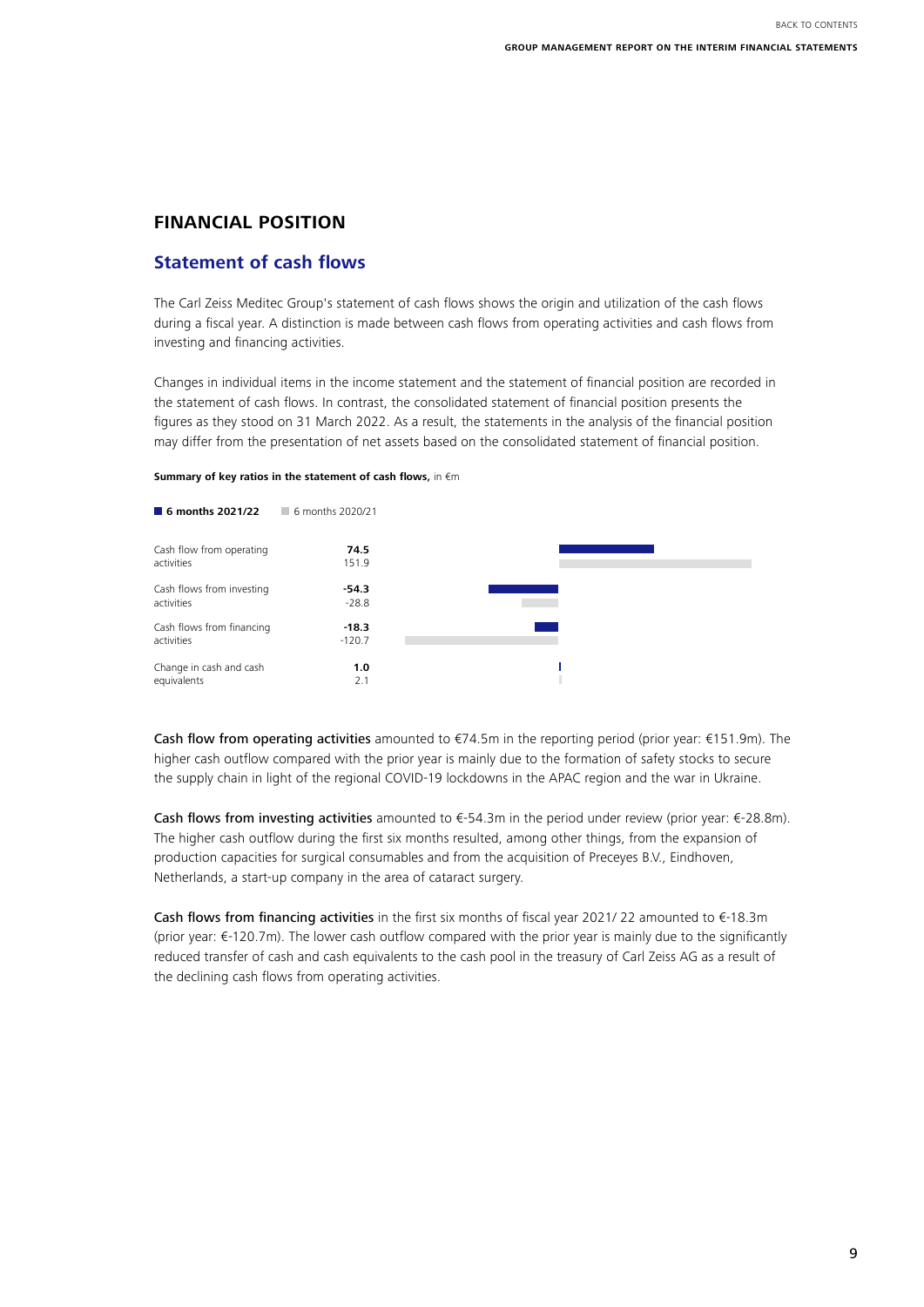# **Key ratios relating to financial position**

|                                  |                                                                                                                                                                                                                                     | 31 March<br>2022    | 30<br>September<br>2021 | Change   |
|----------------------------------|-------------------------------------------------------------------------------------------------------------------------------------------------------------------------------------------------------------------------------------|---------------------|-------------------------|----------|
| Key ratio                        | Definition                                                                                                                                                                                                                          | $\n  Em\n$          | €m                      | in $%$   |
| Cash and cash equivalents        | Cash-in-hand and bank balances                                                                                                                                                                                                      | 8.4                 | 8.3                     | $+1.0$   |
| Net cash and cash<br>equivalents | Cash-in-hand and bank balances<br>+ treasury receivables from the treasury of Carl Zeiss AG<br>./. treasury payables to Group treasury of Carl Zeiss AG                                                                             | 954.7               | 939.9                   | $+1.6$   |
| Net working capital              | Current assets including financial investments<br>./. cash and cash equivalents<br>./. treasury receivables from treasury of Carl Zeiss AG<br>./. current liabilities excl. treasury payables to Group<br>treasury of Carl Zeiss AG | 220.6               | 216.0                   | $+2.1$   |
| <b>Working capital</b>           | Current assets<br>./. current liabilities                                                                                                                                                                                           | 1,175.3             | 1.155.9                 | $+1.7$   |
| Key ratio                        | Definition                                                                                                                                                                                                                          | 6 Months<br>2021/22 | 6 Months<br>2020/21     | Change   |
| Cash flow per share              | Cash flow from operating activities <sup>4</sup>                                                                                                                                                                                    | €0.83               | €1.70                   | $-51.0%$ |
|                                  | Weighted average of shares outstanding                                                                                                                                                                                              |                     |                         |          |
| Capex ratio <sup>5</sup>         | Investment (cash) in property, plant and equipment                                                                                                                                                                                  | 1.8%                | 1.8%                    |          |

Revenue of Carl Zeiss Meditec Group

<sup>4</sup> Cash flows from operating activities in the prior period reduced by €1m due to the finalization of the purchase price allocation for the

acquisition of Photono Oy, Helsinki. 5 Reference period 12 months 2020/21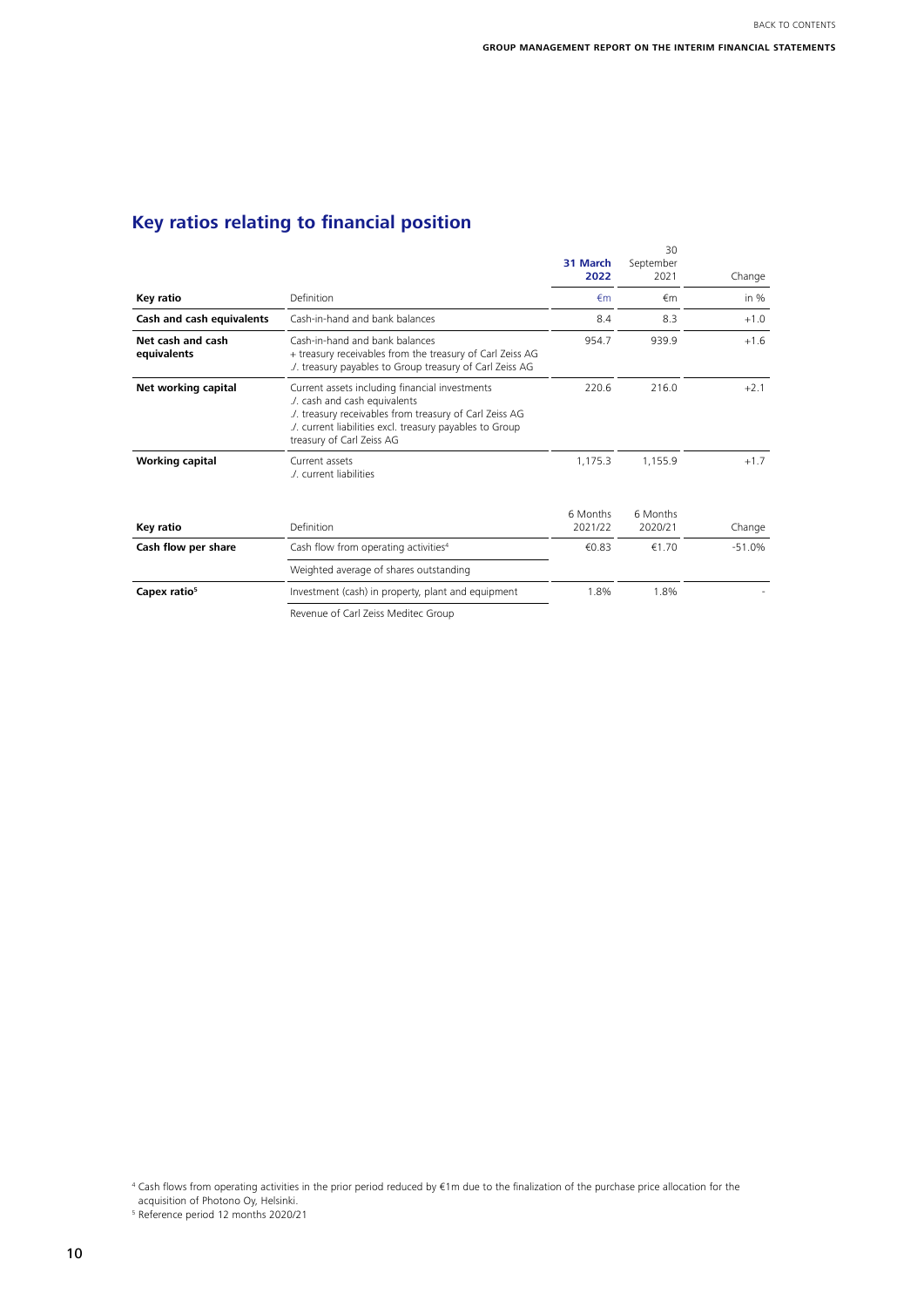# <span id="page-10-0"></span>**NET ASSETS**

# **Presentation of net assets**

As of 31 March 2022, total assets amounted to €2,526.0m (30 September 2021: €2,396.0m).

#### **Structure of statement of financial position - assets** in €m

| Current assets<br>including assets held for sale     |         | Non-current assets<br>(excluding goodwill) | Goodwill |       |  |
|------------------------------------------------------|---------|--------------------------------------------|----------|-------|--|
| <b>Consolidated total</b><br>assets<br>31 March 2022 | 2,526.0 | 1.674.6                                    | 471.5    | 379.9 |  |
| Consolidated total assets<br>30 September 2021       | 2,396.0 | 1,604.0                                    | 463.2    | 328.7 |  |

Non-current assets amounted to €851.4m as of 31 March 2022 (30 September 2021: €792.0m). The increase is mainly due to the increase in goodwill in connection with the acquisition of Preceyes B.V.

Current assets increased to €1,674.6m as of 31 March 2022 (30 September 2021: €1,604.0m) due, among other things, to the increase in inventories.

#### **Structure of statement of financial position - Liabilities** in €m

| <b>Equity</b><br>Non-current liabilities             |         | Current liabilities |       |       |
|------------------------------------------------------|---------|---------------------|-------|-------|
| <b>Consolidated total</b><br>assets<br>31 March 2022 | 2,526.0 | 1,756.1             | 270.7 | 499.3 |
| Consolidated total assets<br>30 September 2021       | 2,396.0 | 1,677.4             | 270.5 | 448.1 |

The equity recognized in the Carl Zeiss Meditec Group's statement of financial position increased due, among other things, to the good development of business operations, to €1,756.1m as of 31 March 2022 (30 September 2021: €1,677.4m). The equity ratio was 69.5% (30 September 2021: 70.0%) and thus remains high.

Non-current liabilities amounted to €270.7m as of 31 March 2022 (30 September 2021: €270.5m).

As of 31 March 2022, current liabilities amounted to €499.3m (30 September 2021: €448.1m), primarily as a result of the increase in current financial liabilities due to the dividend distribution after the quarterly reporting date.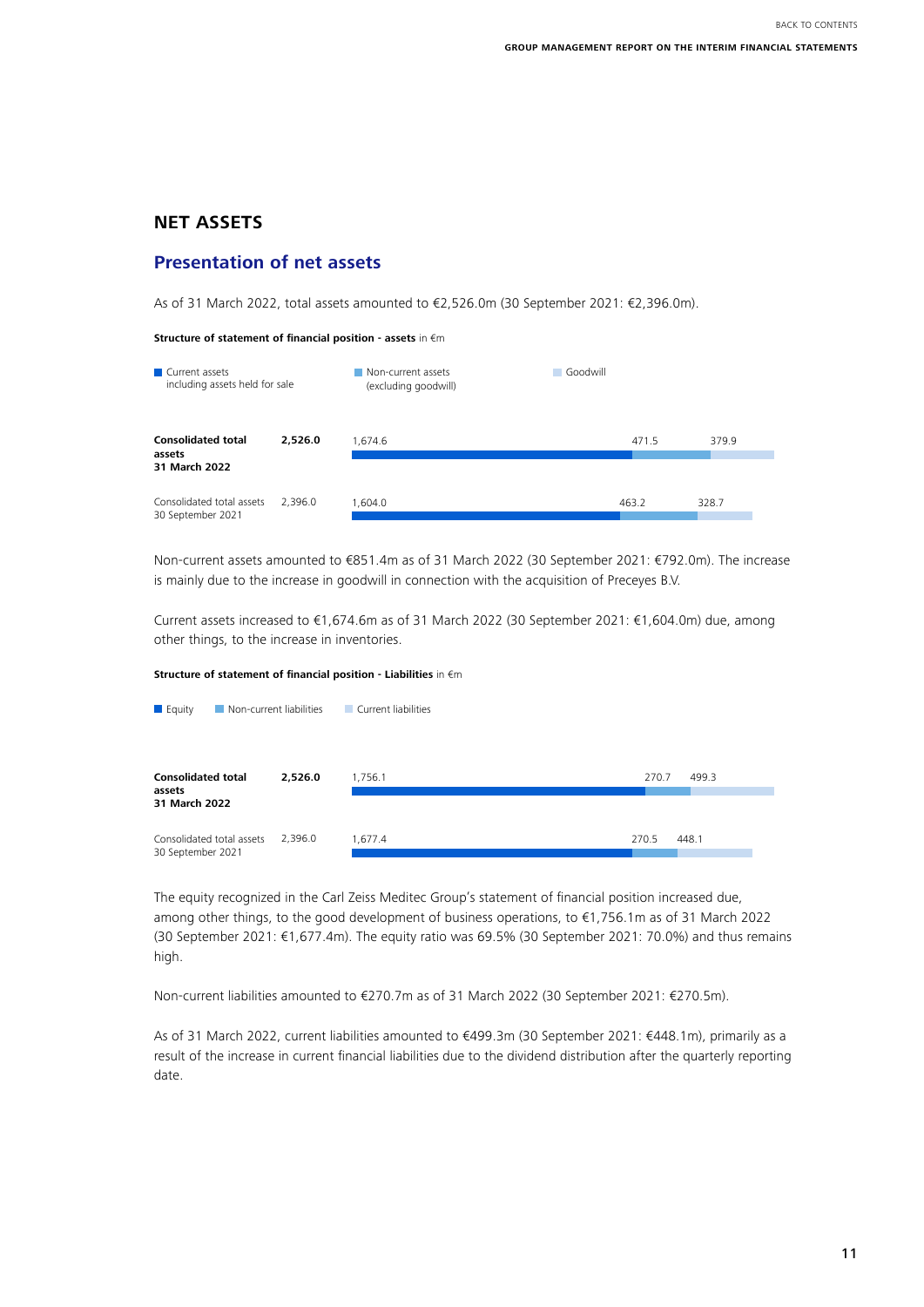BACK TO CONTENTS

# <span id="page-11-0"></span>**Key ratios relating to net asset position**

|                                |                                                                                             | 31 Mar 2022 | 30 Sep 2021 | Change |
|--------------------------------|---------------------------------------------------------------------------------------------|-------------|-------------|--------|
| Key ratio                      | Definition                                                                                  | in $%$      | in $%$      | % pts  |
| <b>Equity ratio</b>            | Equity (including non-controlling interests)                                                | 69.5        | 70.0        | $-0.5$ |
|                                | Total assets                                                                                |             |             |        |
| Inventories in % of<br>rolling | Inventories (net)                                                                           | 19.0        | 17.4        | 1.6    |
| 12-month revenue               | Rolling revenue                                                                             |             |             |        |
| Receivables in % of<br>rolling | Trade receivables at the end of the reporting period<br>(including non-current receivables) | 19.0        | 20.0        | $-1.0$ |
| 12-month revenue               | Rolling revenue                                                                             |             |             |        |

## **ORDERS ON HAND**

The Carl Zeiss Meditec Group's orders on hand amounted to €489.1m as of 31 March 2022 (30 September 2021: €273.9m). The higher orders on hand are mainly attributable to the supply chain bottlenecks in the context of the regional COVID-19 lockdowns in the APAC regions and the war in Ukraine.

# **OPPORTUNITY AND RISK REPORT**

The assessment of business opportunities and risks and responsible handling of entrepreneurial uncertainty are an important part of corporate governance at Carl Zeiss Meditec AG.

Risk management is an integral part of corporate management within the Carl Zeiss Meditec Group, and is based on the following two key elements: a risk reporting system and an internal control system.

The statements on the opportunity and risk situation of the Carl Zeiss Meditec Group and the detailed presentation of risk management on pages 61 to 70 of the Annual Report 2020/21 of the Carl Zeiss Meditec Group still apply in principle.

The war in Ukraine has further heightened risk of the Group. Carl Zeiss Meditec AG procures certain materials and components for its production through the Carl Zeiss Group, which has them manufactured by a supplier in Minsk, Belarus, in which the Carl Zeiss Group holds a long-term investment. In the event of a further escalation of international sanctions against Belarus, the flow of materials and goods could be severely delayed or completely interrupted. This would have a material adverse effect on the Group's production and, consequently, its revenue.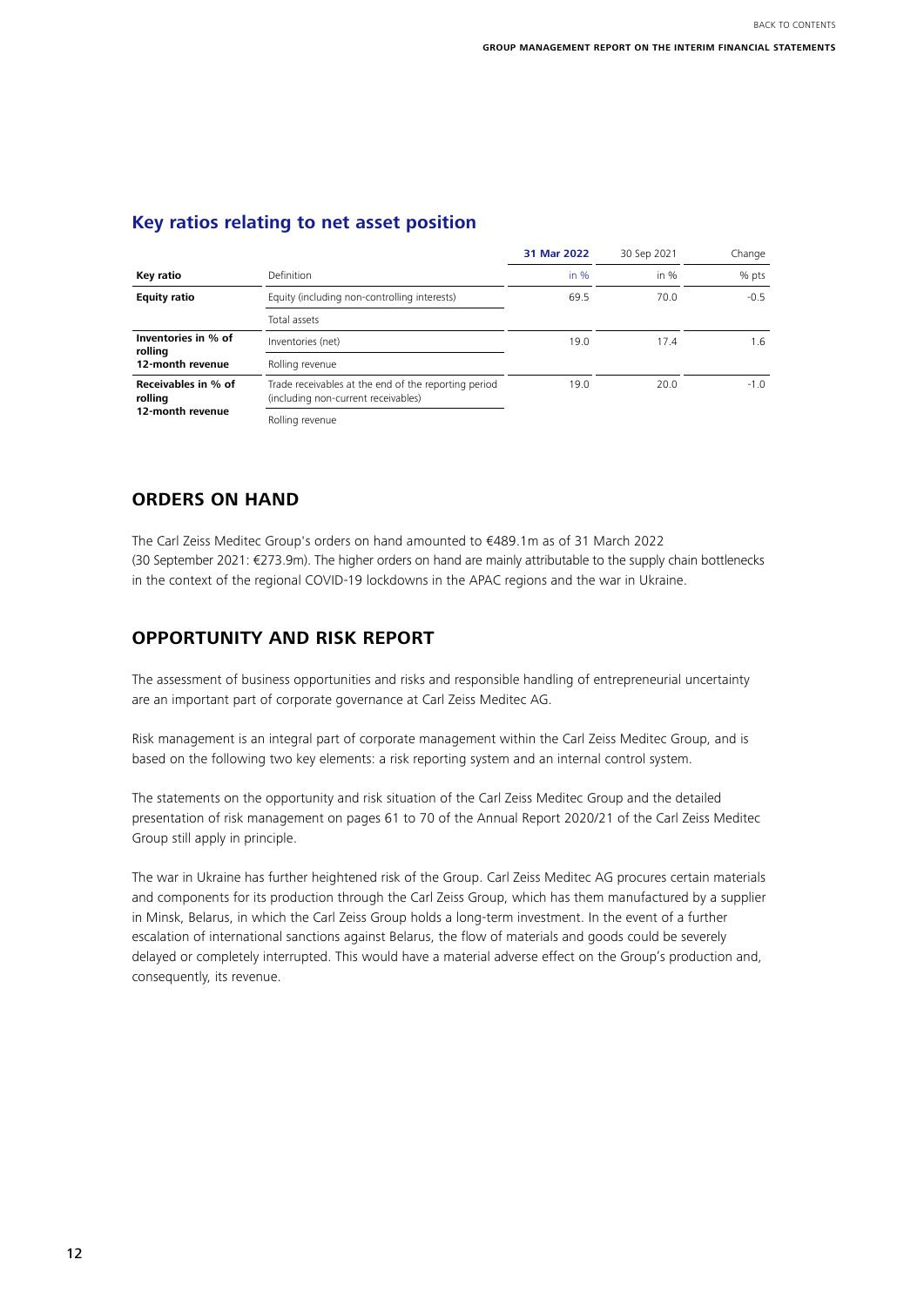<span id="page-12-0"></span>The sale of Carl Zeiss Meditec Group products in Russia is currently not significantly affected by existing sanctions. This could, however, be the case in future if sanctions are tightened. In order to continue to provide patients and the population in Russia with high-quality medical and ophthalmic care, the Group has decided not to terminate business relations with Russia. The Group will donate the profit from these transactions to aid organizations that are organized in Ukraine. The risks in respect of this market are in the low double-digit million euro range.

Due to the current lockdowns in China, particularly in larger harbors and cities, the supply chain situation is becoming increasingly tense. If these lockdowns are to last for a longer period of time, the flow of goods for materials and components needed for the Group's production operations could be severely delayed, which would have an adverse effect on sales. Furthermore, lockdowns also lead to direct revenue losses in the short term, e.g., by postponing elective surgical procedures. Overall, the total risks with regard to suppliers and supply chains lie in the mid-double-digit million euro range.

Rising inflation and the shortage of international transport capacities mean that the costs of production factors, the production and the sale of the Group's products are increasing. It may not be possible to pass all of these higher costs on to customers. Risks in this respect are in the mid-single-digit million euro range.

Risks that may arise due the current COVID-19 pandemic and significantly slower global economic momentum as a result continue to exist.

# **EVENTS OF PARTICULAR SIGNIFICANCE**

On 25 March 2022, Carl Zeiss Meditec Inc., Dublin, California, USA, signed an agreement concerning the acquisition of 100% of the shares in Katalyst Surgical LLC, Chesterfield, Missouri, USA, a supplier of instruments for ophthalmic surgery, and Kogent Surgical LLC, Chesterfield, Missouri, USA, a supplier of instruments for microsurgery. The acquisition of the two companies took place on 14 April 2022. Further information can be found in the accompanying notes to the consolidated financial statements.

There were no other events of particular significance during. No events of material significance for the Carl Zeiss Meditec Group's net assets, financial position and results of operations occurred after the end of the first six months of the current fiscal year. The development of business at the beginning of the third quarter of fiscal year 2021/22 validates the statements made in the "Outlook" below.

## **EMPLOYEES**

Highly qualified, committed and motivated employees are the foundation of the long-term success of the ZEISS Group. As of 31 March 2022, the Carl Zeiss Meditec Group had 3,752 employees worldwide (30 September 2021: 3,531).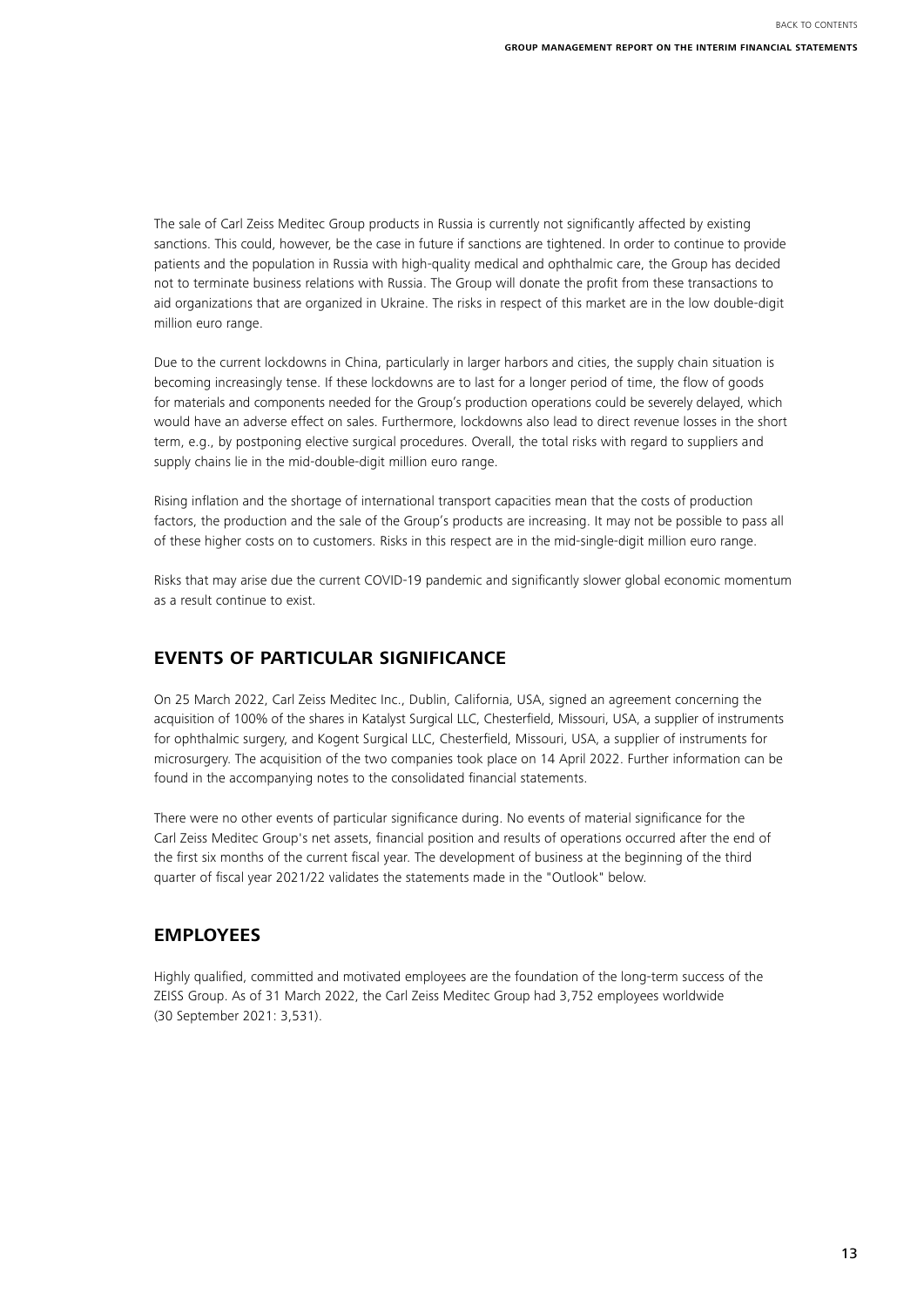BACK TO CONTENTS

# <span id="page-13-0"></span>**RESEARCH AND DEVELOPMENT**

#### **Objectives and focus of research and development**

Innovations are a key driver of future growth. Research and development has therefore traditionally played a crucial role within the Carl Zeiss Meditec Group. R&D expenses are also expected to increase by an amount at least in the high single-digit percentage range this year.

Research and development expenses for the reporting period amounted to €130.2m (prior year: €111.6m). In spite of the solid revenue trend in the first six months of fiscal year 2021/22, the R&D ratio increased slightly from 14.5% in the prior year to 15.2%. As of 31 March 2022, 20.8% of the Carl Zeiss Meditec Group's entire workforce was working in Research and Development (30 September 2021: 19.4%).

Please refer to page 50 in the Annual Report 2020/21 for a comprehensive description of our research and development work.

# **OUTLOOK**

The strain on the global supply chains has visibly increased due to political and macroeconomic factors, such as the war between Russia and Ukraine as well as the regional COVID-19 lockdowns in China; a further tightening of supply bottlenecks or interruptions to supply is foreseeable in the third quarter of fiscal year 2021/22. The COVID-19 lockdowns in China will also lead to direct revenue losses in the short term, e.g. due to the postponement of elective surgical procedures, which are also likely to affect the third quarter of 2021/22 in particular.

Revenue is expected to grow at least to the same extent as the underlying markets in fiscal year 2021/22 (prior year: €1,646.8m). The EBIT margin in fiscal year 2021/22 is expected to be between 19-21%. These forecasts remain achievable in principle, provided that there is no further material loss of revenue due to supply chain disruptions and that a normalization of the COVID-19 situation occurs during the third quarter of 2021/22.

In the medium term, the EBIT margin is expected to increase to a level sustainably above 20%. The rising proportions of recurring revenue are making a positive contribution to this. Conversely, planned strategic investments in research and development expenses and selling and marketing expenses remain high.

Should there be any significant changes in the economic environment currently forecast over the course of the second half of fiscal year 2021/22, and should it thus become necessary to amend the statements made here on the development of business from today's perspective, these amendments shall be published promptly and shall specify our expectations in more detail.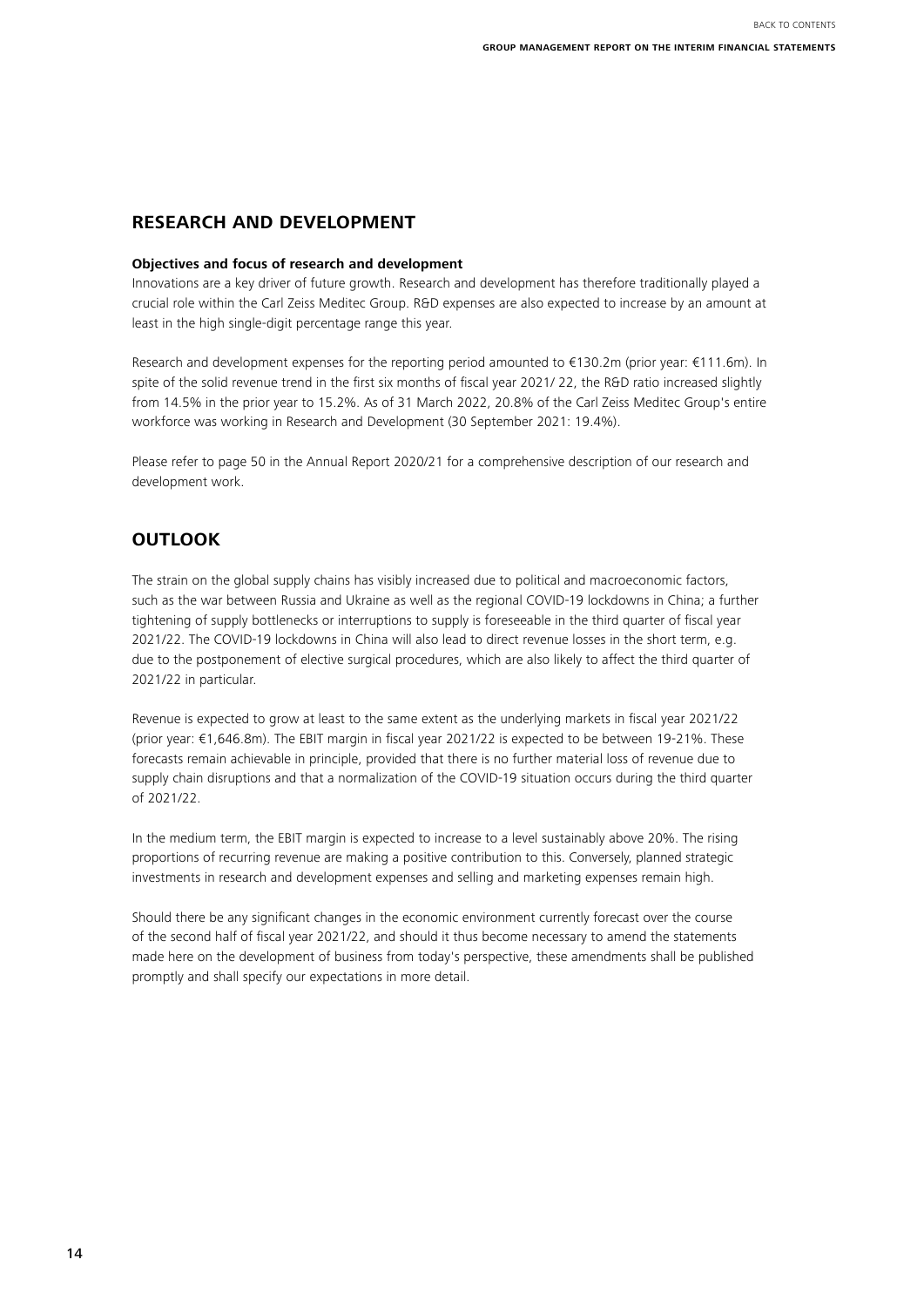# <span id="page-14-0"></span>**Consolidated income statement (IFRS)**

from 1 October 2021 to 31 March 2022

|                                                                                                              | 02 2021/22            | 02 2020/21            | 2021/22                                     | 2020/21    |
|--------------------------------------------------------------------------------------------------------------|-----------------------|-----------------------|---------------------------------------------|------------|
|                                                                                                              | 1 Jan 22 to 31 Mar 22 | 1 Jan 21 to 31 Mar 21 | 1 Oct 21 to 31 Mar 22 1 Oct 20 to 31 Mar 21 |            |
|                                                                                                              | $\n  k\n$             | €k                    | $\n  k\n$                                   | €k         |
| Revenue                                                                                                      | 445.229               | 398,456               | 855,405                                     | 767,366    |
| Cost of sales                                                                                                | $-176,654$            | $-167,701$            | $-354,055$                                  | $-329,341$ |
| <b>Gross profit</b>                                                                                          | 268,575               | 230,755               | 501,350                                     | 438,025    |
| Selling and marketing expenses                                                                               | $-77,524$             | $-69,088$             | $-160,591$                                  | $-137,304$ |
| General administrative expenses                                                                              | $-18,313$             | $-14,993$             | $-33,117$                                   | $-28,905$  |
| Research and development expenses                                                                            | $-69,692$             | $-57,404$             | $-130,228$                                  | $-111,573$ |
| Other operating result                                                                                       | $-90$                 |                       | $-90$                                       | 2,447      |
| Earnings before interest, taxes, depreciation and amortization                                               | 119,221               | 104,782               | 210,369                                     | 192,614    |
| Depreciation and amortization                                                                                | $-16.265$             | $-15,512$             | $-33.045$                                   | $-29,924$  |
| <b>Earnings before interest and taxes</b>                                                                    | 102,956               | 89,270                | 177,324                                     | 162,690    |
| Interest income                                                                                              | 5,408                 | 463                   | 5,691                                       | 999        |
| Interest expenses                                                                                            | $-2,020$              | $-1,847$              | $-3,918$                                    | $-3,449$   |
| Net interest from defined benefit pension plans                                                              | $-124$                | $-198$                | $-238$                                      | $-385$     |
| Foreign currency gains/(losses), net                                                                         | $-12,050$             | $-8,611$              | $-30,616$                                   | $-14,225$  |
| Other financial result                                                                                       | 25,929                | 17                    | 25,928                                      | 102        |
| Earnings before income taxes                                                                                 | 120,099               | 79,094                | 174,171                                     | 145,732    |
| Income taxes                                                                                                 | $-28.004$             | $-23,921$             | $-44.067$                                   | $-44,231$  |
| <b>Consolidated profit</b>                                                                                   | 92,095                | 55,173                | 130,104                                     | 101,501    |
| thereof attributable to shareholders of the parent company                                                   | 90,728                | 54,309                | 128,668                                     | 100,612    |
| thereof attributable to non-controlling interests                                                            | 1,367                 | 864                   | 1,436                                       | 889        |
| Earnings per share attributable to the shareholders of the<br>parent company in the fiscal year (in $\xi$ ): |                       |                       |                                             |            |
| - Basic/diluted                                                                                              | 1.01                  | 0.61                  | 1.44                                        | 1.12       |

The following notes are an integral part of the unaudited consolidated financial statements.

# **Consolidated statement of comprehensive income (IFRS)** from 1 October 2021 to 31 March 2022

|                                                                                   | 02 2021/22<br>Jan 22 to 31 Mar 22 | 02 2020/21<br>1 Jan 21 to 31 Mar 21 | 2021/22<br>Oct 21 to 31 Mar 22 | 2020/21<br>1 Oct 20 to 31 Mar 21 |
|-----------------------------------------------------------------------------------|-----------------------------------|-------------------------------------|--------------------------------|----------------------------------|
|                                                                                   | €k                                | €k                                  | $\n  k\n$                      | €k                               |
| <b>Consolidated profit</b>                                                        | 92,095                            | 55,173                              | 130,104                        | 101,501                          |
| Other result that may subsequently be reclassified to consolidated<br>profit:     |                                   |                                     |                                |                                  |
| Gains/(losses) on foreign currency translation                                    | 8,707                             | 15,557                              | 17,442                         | $-1,535$                         |
| Other result that may subsequently be reclassified to consolidated<br>profit:     |                                   |                                     |                                |                                  |
| Remeasurement from equity instruments                                             | $-121$                            |                                     | $-121$                         |                                  |
| Deferred taxes on remeasurement from equity instruments                           | 36                                |                                     | 36                             |                                  |
| Remeasurement from defined benefit pension plans                                  | 18,946                            | 26,192                              | 16,771                         | 19,627                           |
| Deferred taxes on remeasurement from defined benefit pension plans<br>instruments | $-5,733$                          | $-7,850$                            | $-5,031$                       | $-5,734$                         |
| Miscellaneous profit (after taxes)                                                | 21,835                            | 33,899                              | 29,097                         | 12,358                           |
| Comprehensive income for the period                                               | 113,930                           | 89,072                              | 159,201                        | 113,859                          |
| thereof attributable to shareholders of the parent company                        | 113,249                           | 88,708                              | 158,564                        | 113,830                          |
| thereof attributable to non-controlling interests                                 | 681                               | 364                                 | 637                            | 29                               |

The following notes are an integral part of the unaudited consolidated financial statements.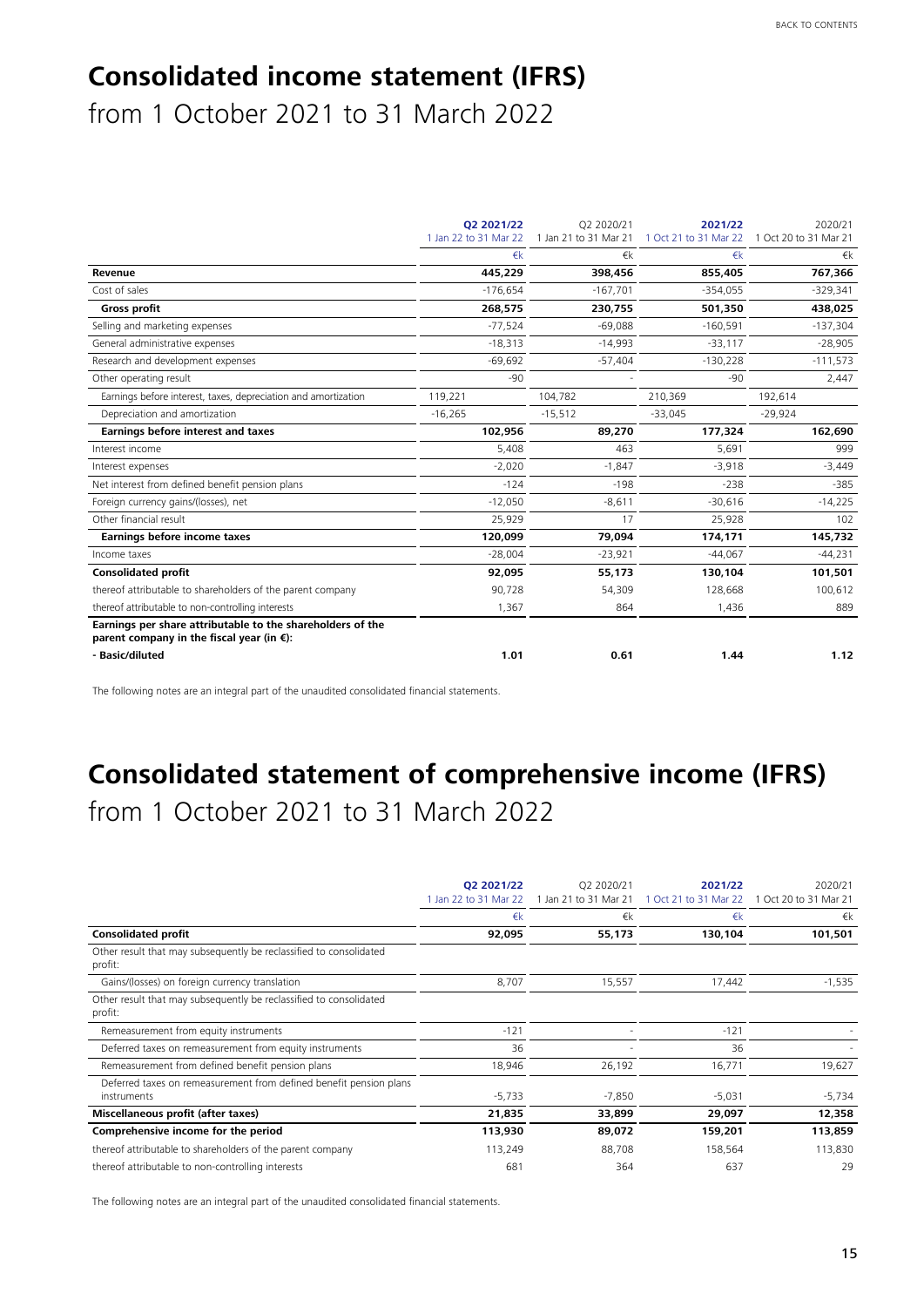# <span id="page-15-0"></span>**Consolidated statement of financial position (IFRS)** as of 31 March 2022

| 31 March 2022                                                                    | 30 September 2021 |
|----------------------------------------------------------------------------------|-------------------|
| €k                                                                               | €k                |
| <b>ASSETS</b>                                                                    |                   |
| <b>Non-current assets</b>                                                        |                   |
| 379,934<br>Goodwill                                                              | 328,714           |
| Other intangible assets<br>163,484                                               | 153,698           |
| Property, plant and equipment<br>205,703                                         | 199,555           |
| Other loans<br>629                                                               |                   |
| Investments and other holdings in affiliated non-consolidated companies<br>6,843 | 6,713             |
| Deferred taxes<br>77,520                                                         | 84,964            |
| Non-current trade receivables<br>8,467                                           | 9,191             |
| 8,854<br>Other non-current assets                                                | 9,115             |
| 851,434                                                                          | 791,950           |
| <b>Current assets</b>                                                            |                   |
| 328,867<br>Inventories                                                           | 286,375           |
| Trade receivables<br>156,475                                                     | 185,940           |
| Trade receivables from related parties<br>164,046                                | 134,868           |
| Treasury receivables<br>968,231                                                  | 949,317           |
| Tax refund claims<br>9,259                                                       | 4,178             |
| Other current financial assets<br>13,188                                         | 10,479            |
| Other current non-financial assets<br>26,105                                     | 25,422            |
| Cash and cash equivalents<br>8,401                                               | 7,439             |
| 1,674,572                                                                        | 1,604,018         |
| 2,526,006                                                                        | 2,395,968         |
| <b>EQUITY AND LIABILITIES</b>                                                    |                   |
| <b>Equity</b>                                                                    |                   |
| Share capital<br>89,441                                                          | 89,441            |
| Capital reserve<br>620,137                                                       | 620,137           |
| Retained earnings<br>1,048,649                                                   | 1,000,478         |
| Other components of equity<br>$-20,833$                                          | $-50,729$         |
| Equity before non-controlling interests<br>1,737,394                             | 1,659,327         |
| Non-controlling interests<br>18,693                                              | 18,056            |
| 1,756,087                                                                        | 1,677,383         |
| <b>Non-current liabilities</b>                                                   |                   |
| Provisions for pensions and similar obligations<br>41,999                        | 54,457            |
| Other non-current provisions<br>6,371                                            | 7,409             |
| Non-current financial liabilities<br>88,588                                      | 76,496            |
| 101,078<br>Non-current leasing liabilities                                       | 101,929           |
| 17,590<br>Other non-current non-financial liabilities                            | 14,738            |
| Deferred taxes<br>15,035                                                         | 15,438            |
| 270,661                                                                          | 270,467           |
| <b>Current liabilities</b>                                                       |                   |
| Current provisions<br>18,207                                                     | 19,873            |
| Current accrued liabilities<br>109,277                                           | 127,787           |
| Current financial liabilities<br>142,075                                         | 54,943            |
| Current portion of non-current leasing liabilities<br>18,970                     | 19,341            |
| Trade payables<br>93,547                                                         | 98,230            |
| Trade payables to related parties<br>46,927                                      | 47,235            |
| Treasury payables<br>21,929                                                      | 16,835            |
| Current income tax payables<br>6,527                                             | 21,560            |
| Other current non-financial liabilities<br>41,799                                | 42,314            |
| 499,258                                                                          | 448,118           |
| 2,526,006                                                                        | 2,395,968         |

The following notes are an integral part of the unaudited consolidated financial statements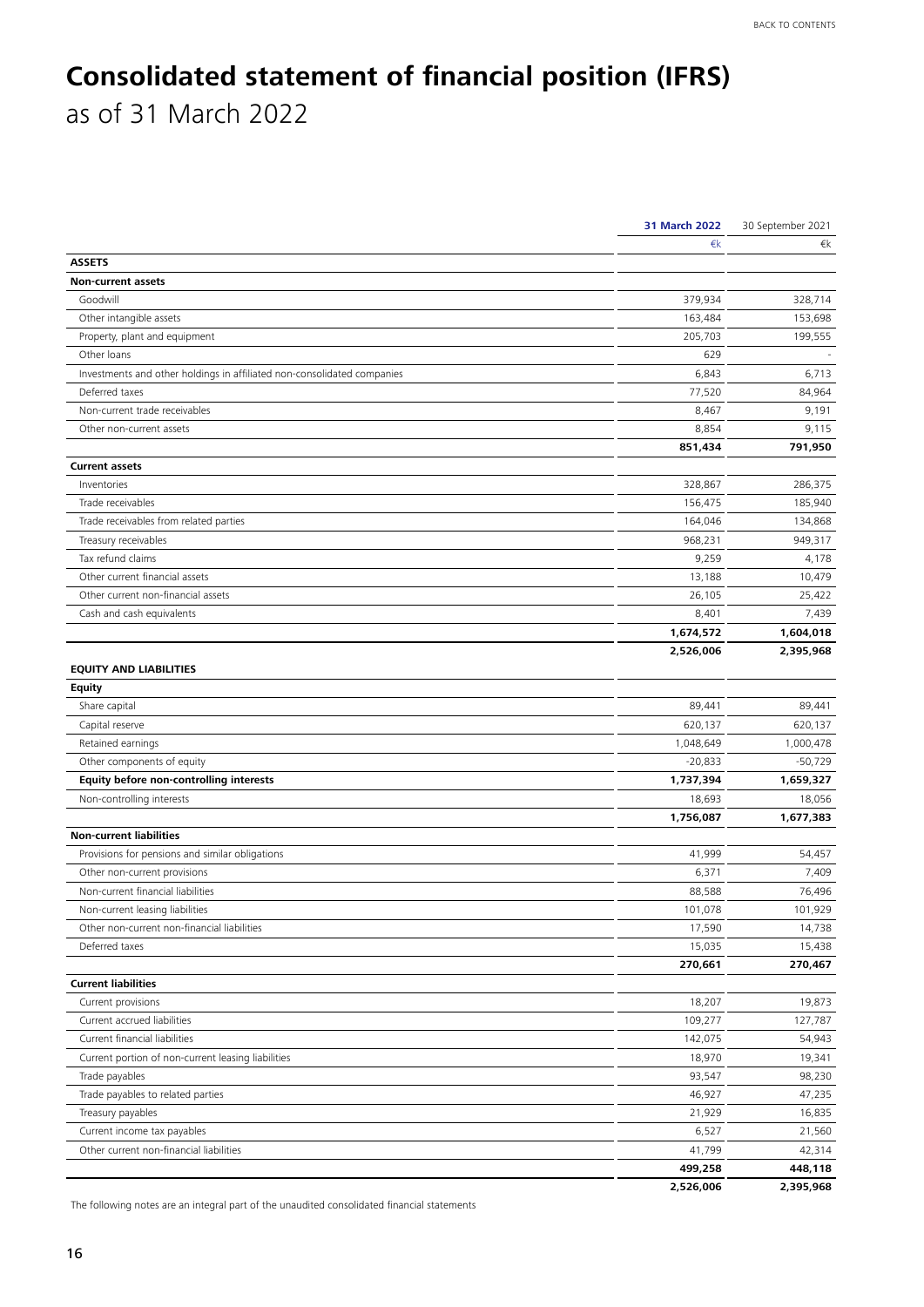# <span id="page-16-0"></span>**Consolidated statement of changes in equity (IFRS)**

|                                                              | Share capital | Capital<br>reserves | Retained<br>earnings | Other<br>components<br>of equity | Equity before<br>non-con-<br>trolling<br>interests | Non-con-<br>trolling<br>interests | Equity    |
|--------------------------------------------------------------|---------------|---------------------|----------------------|----------------------------------|----------------------------------------------------|-----------------------------------|-----------|
|                                                              | €k            | €k                  | €k                   | €k                               | $\notin k$                                         | €k                                | €k        |
| As of 1 Oct 2020                                             | 89,441        | 620,137             | 808,922              | $-86,783$                        | 1,431,717                                          | 18,841                            | 1,450,558 |
| Gains/(losses) on foreign currency translation               |               |                     |                      | $-675$                           | $-675$                                             | $-860$                            | $-1,535$  |
| Remeasurement from equity instruments                        |               |                     |                      |                                  |                                                    |                                   |           |
| Remeasurement from defined benefit pension plans             |               |                     | ۰                    | 13,893                           | 13,893                                             |                                   | 13,893    |
| Changes in value recognized in other<br>comprehensive income |               |                     |                      | 13,218                           | 13,218                                             | -860                              | 12,358    |
| Consolidated profit                                          |               |                     | 100.612              |                                  | 100.612                                            | 889                               | 101,501   |
| Comprehensive income for the period                          |               |                     | 100,612              | 13,218                           | 113,830                                            | 29                                | 113,859   |
| Dividend                                                     |               |                     |                      |                                  |                                                    | $-1,165$                          | $-1,165$  |
| As of 31 Mar 2021                                            | 89,441        | 620,137             | 909,534              | $-73,565$                        | 1,545,547                                          | 17,705                            | 1,563,252 |
| As of 1 Oct 2021                                             | 89,441        | 620,137             | 1,000,478            | $-50,729$                        | 1,659,327                                          | 18,056                            | 1,677,383 |
| Gains/(losses) on foreign currency translation               |               |                     |                      | 18,241                           | 18,241                                             | $-799$                            | 17,442    |
| Remeasurement from equity instruments                        |               |                     |                      | $-85$                            | $-85$                                              |                                   | $-85$     |
| Remeasurement from defined benefit pension plans             |               |                     |                      | 11,740                           | 11,740                                             |                                   | 11,740    |
| Changes in value recognized in other<br>comprehensive income |               |                     |                      | 29,896                           | 29,896                                             | $-799$                            | 29,097    |
| Consolidated profit                                          |               |                     | 128,668              |                                  | 128,668                                            | 1,436                             | 130,104   |
| Comprehensive income for the period                          |               |                     | 128,668              | 29,896                           | 158,564                                            | 637                               | 159,201   |
| Dividend                                                     |               |                     | $-80,497$            |                                  | $-80,497$                                          |                                   | $-80,497$ |
| As of 31 Mar 2022                                            | 89,441        | 620,137             | 1,048,649            | $-20,833$                        | 1,737,394                                          | 18,693                            | 1,756,087 |

The following notes are an integral part of the unaudited consolidated financial statements.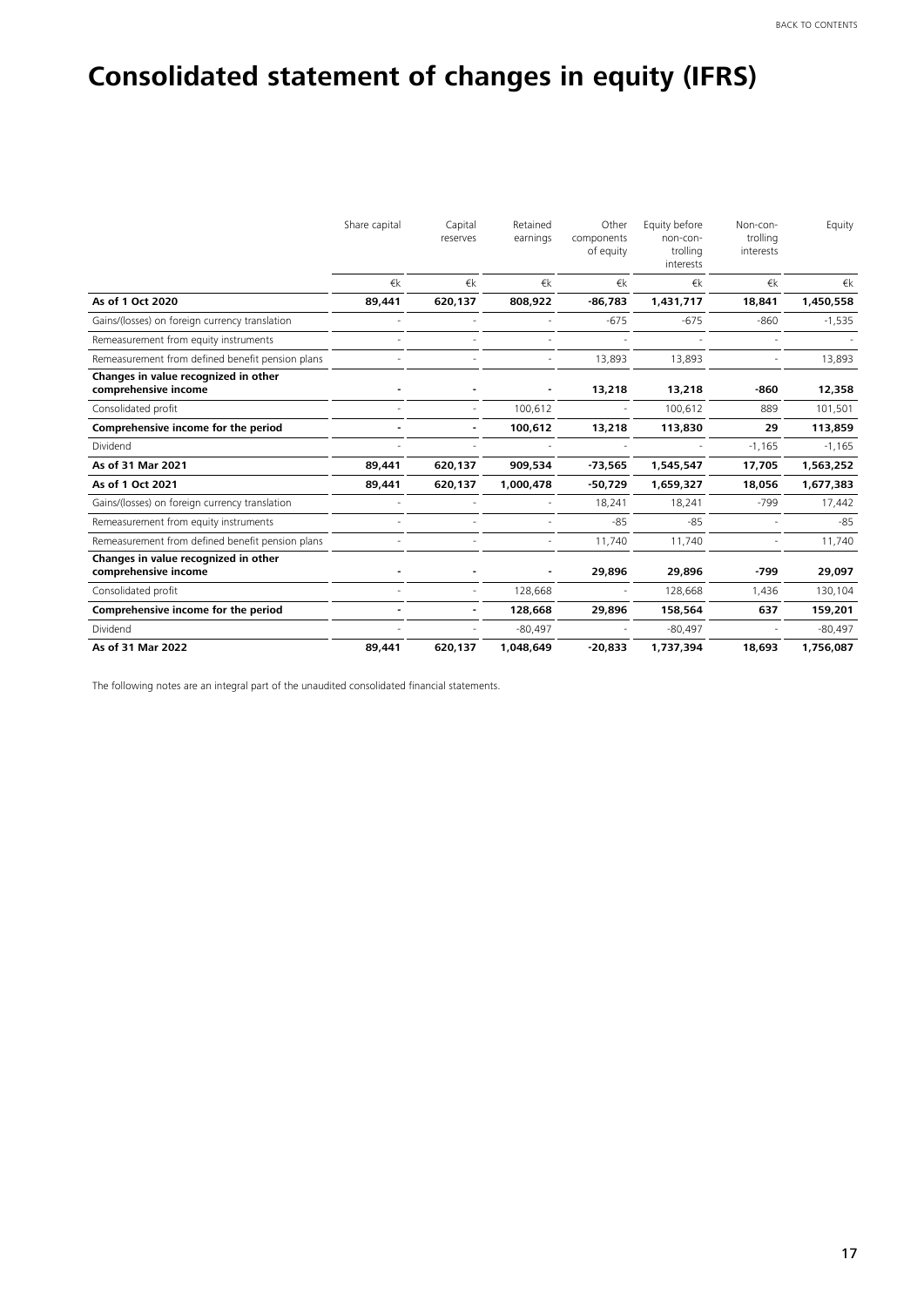# <span id="page-17-0"></span>**Consolidated statement of cash flows (IFRS)**

from 1 October 2021 to 31 March 2022

|                                                                               | 2021/22<br>1 Oct 21 to 31 Mar 22 | 2020/21<br>1 Oct 20 to 31 Mar 21 |
|-------------------------------------------------------------------------------|----------------------------------|----------------------------------|
|                                                                               | €k                               | €k                               |
| <b>Consolidated profit</b>                                                    | 130,104                          | 101,501                          |
| Income taxes                                                                  | 44,067                           | 44.231                           |
| Interest income/expense                                                       | $-1,535$                         | 2,835                            |
| Result from other investments                                                 |                                  | -61                              |
| Result from the change in fair value of contingent purchase price obligations | $-25,940$                        |                                  |
| Result from the sale of assets held for sale                                  |                                  | $-2,447$                         |
| Depreciation and amortization                                                 | 33,045                           | 29,924                           |
| Gains/losses on disposal/depreciation of fixed assets                         | 79                               | 115                              |
| Interest and dividends received                                               | 553                              | 775                              |
| Interest paid                                                                 | $-679$                           | $-670$                           |
| Income tax payments                                                           | $-61,722$                        | $-41,015$                        |
| Changes in trade receivables                                                  | 1,378                            | $-50,232$                        |
| Change in inventories                                                         | -39,371                          | 10,996                           |
| Changes in other assets                                                       | $-2,071$                         | 2,509                            |
| Changes in trade payables                                                     | $-5,525$                         | 33,103                           |
| Changes in provisions and financial liabilities                               | 965                              | 14,652                           |
| Changes in other liabilities                                                  | 1,136                            | 5,662                            |
| Cash flow from operating activities                                           | 74,484                           | 151,878                          |
| Cash outflow for investments in property, plant and equipment                 | $-15,521$                        | $-13,167$                        |
| Cash outflow for investments in other intangible assets                       | $-19,814$                        | $-10,093$                        |
| Cash inflow from disposals of fixed assets                                    | 6                                | 318                              |
| Cash outflow for investments in financial assets                              | $-629$                           | $-741$                           |
| Purchase of shares in affiliated consolidated companies, net of cash acquired | $-18,353$                        | $-9,509$                         |
| Payments received from the sale of assets held for sale                       |                                  | 4,423                            |
| Cash flow from investing activities                                           | $-54,311$                        | $-28,769$                        |
| Change in current loans                                                       | 590                              | 266                              |
| Change in treasry receivables                                                 | $-13,813$                        | $-126,455$                       |
| Change in treasry liabilities                                                 | 4,372                            | 11,224                           |
| Cash inflow from sale-and-lease-back transactions                             |                                  | 3,977                            |
| Repayment of leasing liabilities                                              | $-9,479$                         | $-8,533$                         |
| Dividend payments to non-controlling interests                                |                                  | $-1,165$                         |
| Cash flow from financing activities                                           | -18,330                          | -120,686                         |
| Effect of exchange rate changes on cash and cash equivalents                  | $-881$                           | -310                             |
| Change in and cash and cash equivalents                                       | 962                              | 2,113                            |
| Cash and cash equivalents, beginning of reporting period*                     | 7,439                            | 6,202                            |
| Cash and cash equivalents, end of reporting period                            | 8,401                            | 8,315                            |

The following notes are an integral part of the unaudited consolidated financial statements.

<sup>\*</sup>Due to the finalization of the purchase price allocation of the acquisition of Photono Oy, the values are changed as of 30 September 2020. For further information see also Section 3 "Purchase and sale of business operations" in the Annual Report 2020/21.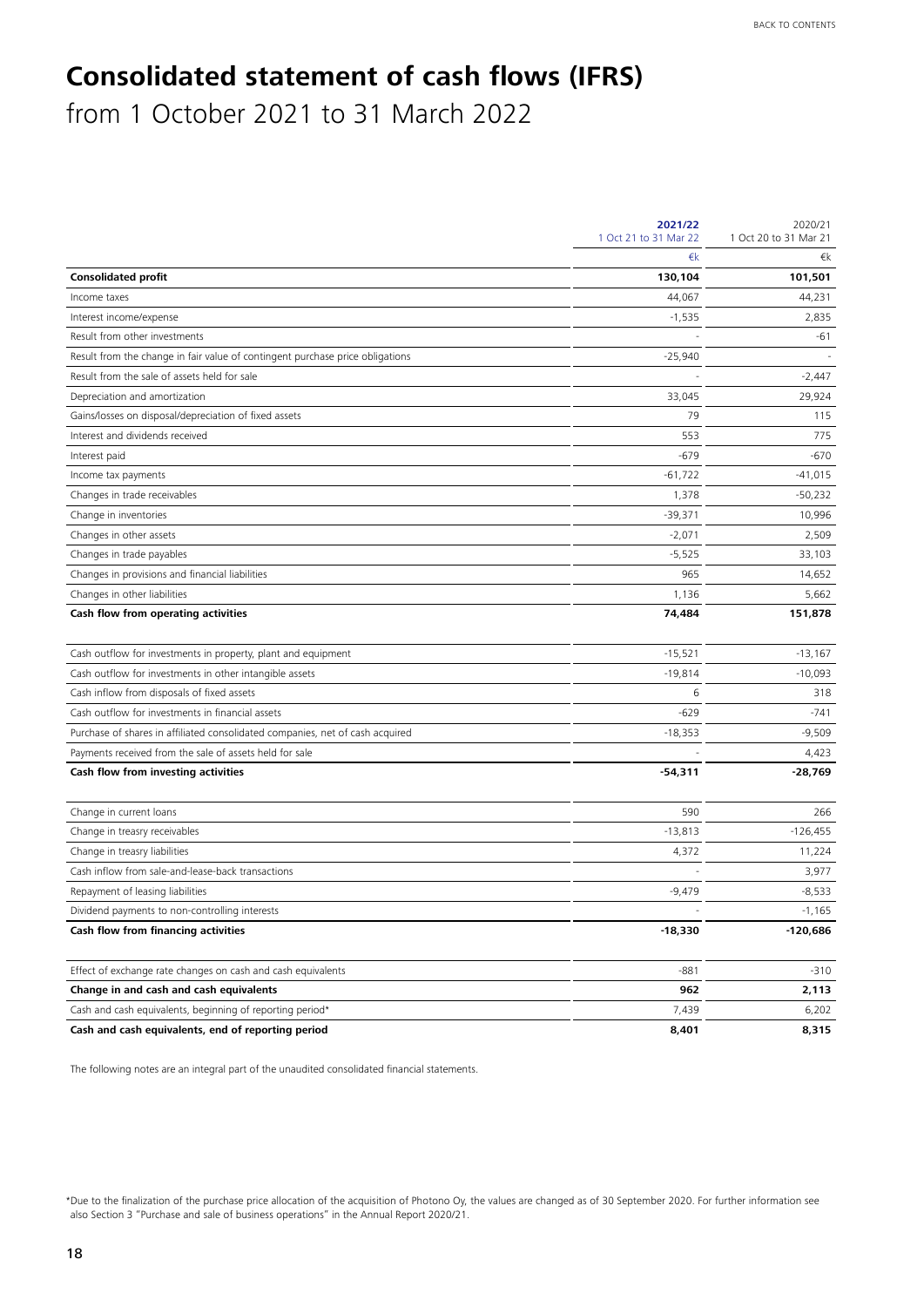# <span id="page-18-0"></span>**Notes to the consolidated interim financial statements**

### **GENERAL INFORMATION**

## **Accounting under International Financial Reporting Standards (IFRSs)**

Carl Zeiss Meditec AG prepared its consolidated financial statements as of 30 September 2021 in accordance with the International Financial Reporting Standards (IFRSs) of the International Accounting Standards Board (IASB), London, as applicable in the EU as of that date. Accordingly, this interim report has been prepared in accordance with IAS 34 *Interim Financial Reporting*

## **Accounting and valuation policies**

The accounting and valuation policies applied for the interim financial statements as of 31 March 2022 correspond to those applied for the consolidated financial statements for fiscal year 2020/21, with the exception of the application of new accounting pronouncements in the current fiscal year, as detailed in the annual report 2020/21 on page 99. A detailed description of these methods was published in the notes to the consolidated financial statements as of 30 September 2021.

#### **Recent pronouncements on accounting policies**

Carl Zeiss Meditec has checked all accounting standards adopted by the EU and mandatory from 1 October 2021. For all standards and interpretations (including Agenda Decisions) applied for the first time, there were no significant changes to the accounting and valuation methods, nor are such changes expected. The following accounting principles were applied for the first time in the fiscal year under review:

| Date of<br>issue | Standard/Interpretation                                                                 | Amendment/new statutory regulation                                                                                           |
|------------------|-----------------------------------------------------------------------------------------|------------------------------------------------------------------------------------------------------------------------------|
| 15 July 2020     | Amendment to IFRS 4 Insurance Contracts                                                 | Temporary exemption from the application of IFRS 9 up<br>until first-time application of IFRS 17                             |
| 27 August 2020   | Interest Rate Benchmark Reform - Phase 2<br>(amendments to IFRS 4, 7, 9, 16 and IAS 39) | Additional simplifications in the application of<br>IAS 39 and IFRS 9 for hedge accounting in connection<br>with IBOR Reform |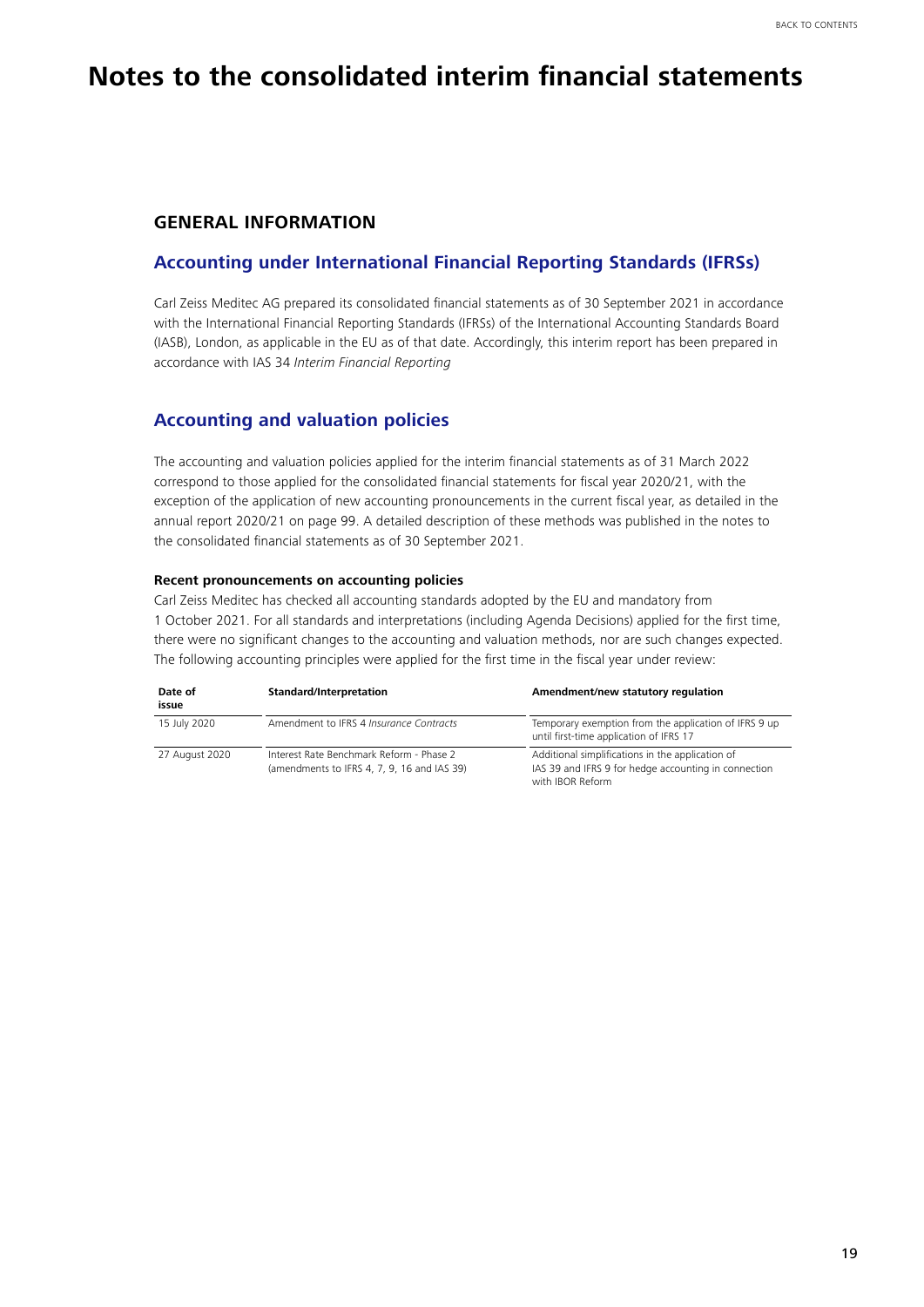# <span id="page-19-0"></span>**PURCHASE AND SALE OF BUSINESS OPERATIONS**

## **Acquisitions in the current fiscal year**

#### *Acquisition of Preceyes B.V.*

By way of an agreement effective 10 March 2022, Carl Zeiss Meditec AG, Germany, acquired 100% of the shares in Preceyes B.V., Eindhoven, Netherlands, (hereinafter: Preceyes).

Preceyes is a company specialized in the development of products and procedures in the area of cataract surgery. The acquisition will enable the Group to strengthen its technological position and product portfolio in cataract surgery.

The preliminary purchase price consists of a fixed sum (including escrow amount) of €18.6m and discounted performance-related components totaling €24.1m. The performance-related components reward the achievement of defined sales and development targets. These components include, on the one hand, milestones for the successful completion of clinical trials, for obtaining regulatory approval and for the sale of a certain initial number of products. Furthermore, an earnout component was agreed for the achievement of fixed sales targets. If these objectives are achieved in full, a maximum nominal sum of €44.1m will be due for these components. In the event of delays or failure to achieve the objectives, the amount due will be reduced incrementally and may reach the lower limit of zero. As of 31 March 2022 the Group assumes an expected value for the performance-related components and has recognized this amount under non-current financial liabilities.

At the date of publication of Carl Zeiss Meditec AG's half-year financial statements as of 31 March 2022 the allocation of the purchase price to the assets and liabilities of the acquired company was not yet complete, as not all information on the assets and liabilities was available yet. The preliminary fair values of the identified assets and liabilities at acquisition date are as follows:

|                                                 | <b>31 March 2022</b> |
|-------------------------------------------------|----------------------|
|                                                 | €k                   |
| <b>Total assets</b>                             | 1,940                |
| <b>Total liabilities</b>                        | 1,659                |
| <b>Net assets</b>                               | 281                  |
| Goodwill from acquisition                       | 42,430               |
| <b>Total costs of acquisition</b>               | 42,711               |
| Cash received                                   | 258                  |
| Past cash outflow for purchase price components | $-18,611$            |
| Net capital outflow to 31 March 2022            | $-18.353$            |

Incidental acquisition costs amounting to €0.1m were incurred in fiscal year 2021/22. These were recognized under general administrative expenses.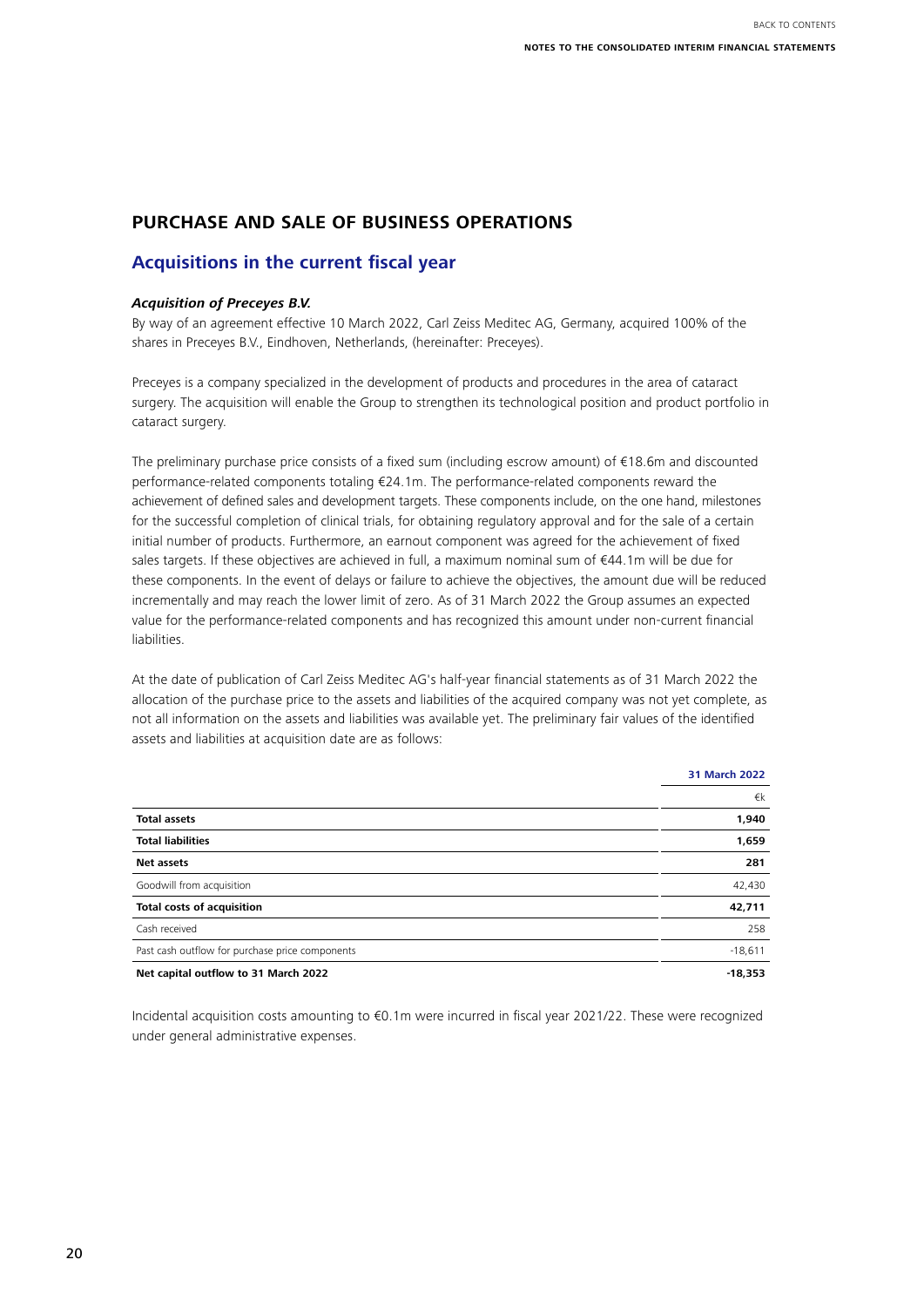# <span id="page-20-0"></span>**NOTES TO THE CONSOLIDATED INCOME STATEMENT**

# **Operating segments**

Pursuant to IFRS 8, the Group publishes its operating segments based on the information that is reported internally to the Management Board, which is also Chief Operating Decision Maker. The Carl Zeiss Meditec Group has two operating segments, which are simultaneously the Company's Strategic Business Units ("SBUs"). All activities relating to ophthalmology, such as intraocular lenses, surgical visualization solutions and medical laser and diagnostic systems are now allocated to the "Ophthalmic Devices" SBU. The "Microsurgery" segment encompasses the activities of neuro, ear, nose and throat surgery, as well as the activities in the field of intraoperative radiotherapy. For more information on the business activities of the SBUs please refer to the management report.

Internal management reports are evaluated by the Management Board on a regular basis for each of the strategic business units.

The operating segments for the reporting period are as follows:

|                                                                                   | Ophthalmic Devices |         | Microsurgery |         | Total      |            |
|-----------------------------------------------------------------------------------|--------------------|---------|--------------|---------|------------|------------|
|                                                                                   | 2021/22            | 2020/21 | 2021/22      | 2020/21 | 2021/22    | 2020/21    |
|                                                                                   | €k                 | €k      | €k           | €k      | $\notin k$ | $\notin k$ |
| External revenue                                                                  | 651,893            | 590,061 | 203,513      | 177,305 | 855,405    | 767,366    |
| Earnings before interest and taxes                                                | 126,668            | 124,751 | 50,656       | 37,939  | 177,324    | 162,690    |
| Reconciliation of segments' comprehensive income to the Group's period-end result |                    |         |              |         |            |            |
| Comprehensive income of the segments                                              |                    |         |              |         | 177,324    | 162,690    |
| Consolidated earnings before interest and taxes                                   |                    |         |              |         | 177,324    | 162,690    |
| Financial result                                                                  |                    |         |              |         | $-3,153$   | $-16,958$  |
| Consolidated earnings before income taxes                                         |                    |         |              |         | 174,171    | 145,732    |
| Income tax expense                                                                |                    |         |              |         | $-44.067$  | $-44,231$  |
| <b>Consolidated profit</b>                                                        |                    |         |              |         | 130,104    | 101,501    |

As a general rule there were no intersegment sales.

# **Related party disclosures**

Revenue amounting to €465,077k (prior year: €397,993k) resulted from relations with related parties during the reporting period 2021/22. The term "related parties" refers here to Carl Zeiss AG and its subsidiaries.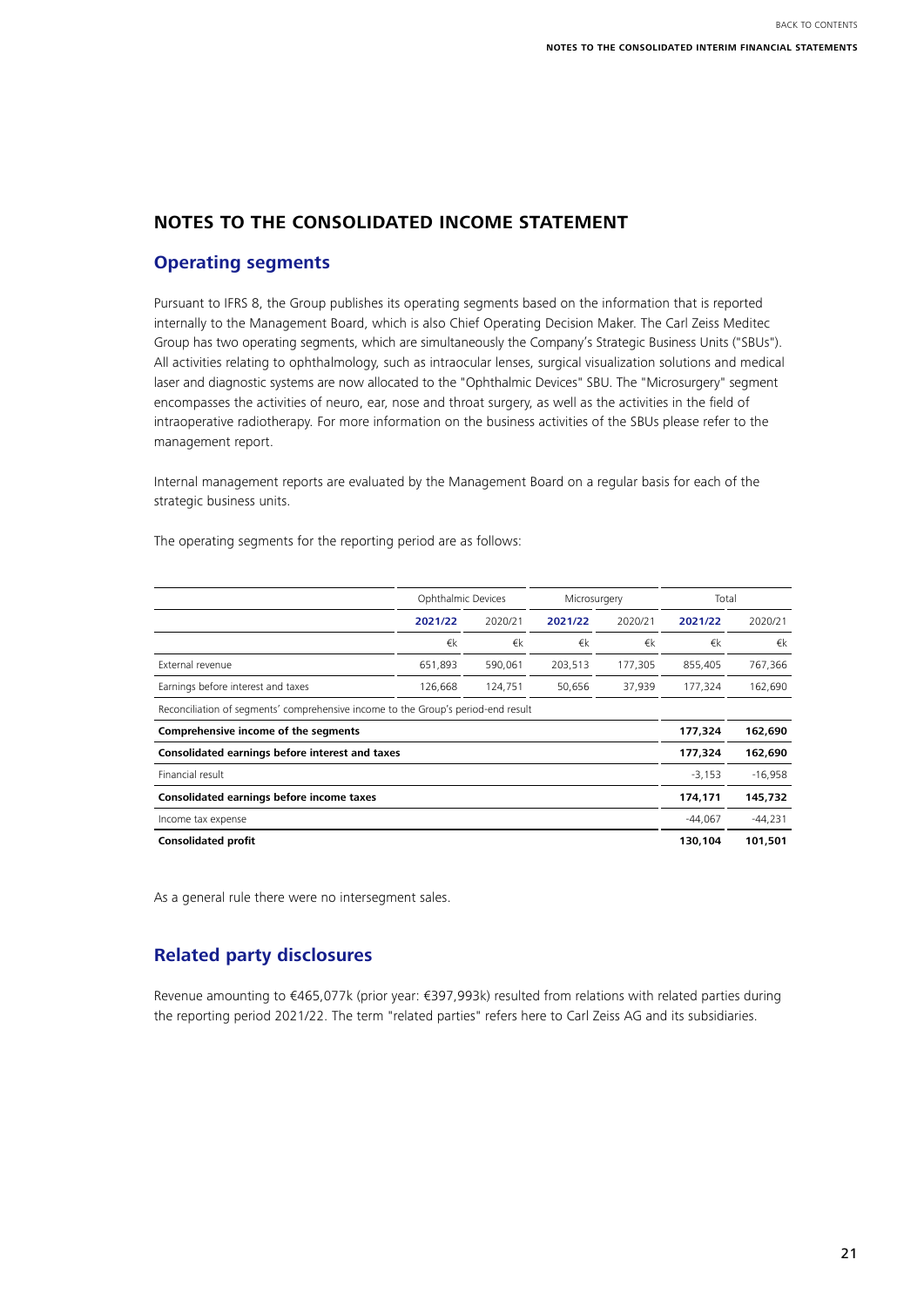# <span id="page-21-0"></span>**DISCLOSURES ON FAIR VALUE**

The principles and methods for measuring at fair value are essentially the same as in the prior year. Detailed notes on the evaluation principles and methods can be found in the Annual Report from 30 September 2021.

The allocation of the fair values to the three categories of fair value hierarchy is based on the availability of observable market prices on an active market. The valuation categories are defined as follows:

Category 1: Financial instruments traded on active markets, for which the listed prices were assumed unchanged for valuation.

Category 2: Valuation is based on valuation methods where input factors are derived directly or indirectly from observable market data.

Category 3: Valuation is based on valuation methods where input factors are not based exclusively on observable market data.

The table below provides an overview of the items in the statement of financial position measured at fair value:

|                                                 |             | Category 1 | Category 2 | Category 3 | <b>Total</b> |
|-------------------------------------------------|-------------|------------|------------|------------|--------------|
|                                                 |             | €k         | €k         | €k         | €k           |
| Financial assets measured at fair value through | 31 Mar 2022 | $\sim$     |            | 6.818      | 6.818        |
| other comprehensive income                      | 30 Sep 2021 |            |            | 6.688      | 6,688        |
| Financial assets measured at fair value through | 31 Mar 2022 |            | 7.524      |            | 7.524        |
| profit or loss                                  | 30 Sep 2021 |            | 6.049      |            | 6,049        |
| Financial liabilities measured at fair value    | 31 Mar 2022 |            | $-42.351$  | $-86.941$  | $-129.292$   |
| through profit or loss                          | 30 Sep 2021 |            | $-21.912$  | $-88.399$  | $-110.311$   |

Carl Zeiss Meditec shall review at the end of each reporting period whether there are grounds for reclassification to or from a valuation category. There were no reclassifications amongst the valuation categories during the reporting period.

The table below presents the changes in the fair value of the financial instruments allocated to category 3:

|                                                                | Contingent purchase<br>price obligation | Investments | Total     |
|----------------------------------------------------------------|-----------------------------------------|-------------|-----------|
|                                                                | €k                                      | €k          | €k        |
| As of 1 Oct 2021                                               | 88,399                                  | 6,688       | 95,087    |
| Additions                                                      | 24,100                                  |             | 24,100    |
| Changes in fair value recognized in profit or loss             | $-28.342$                               |             | $-28,342$ |
| Changes in fair value recognized in other comprehensive income |                                         | $-121$      | $-121$    |
| Currency effects                                               | 2,784                                   | 251         | 3,035     |
| As of 31 Mar 2022                                              | 86,941                                  | 6,818       | 93.759    |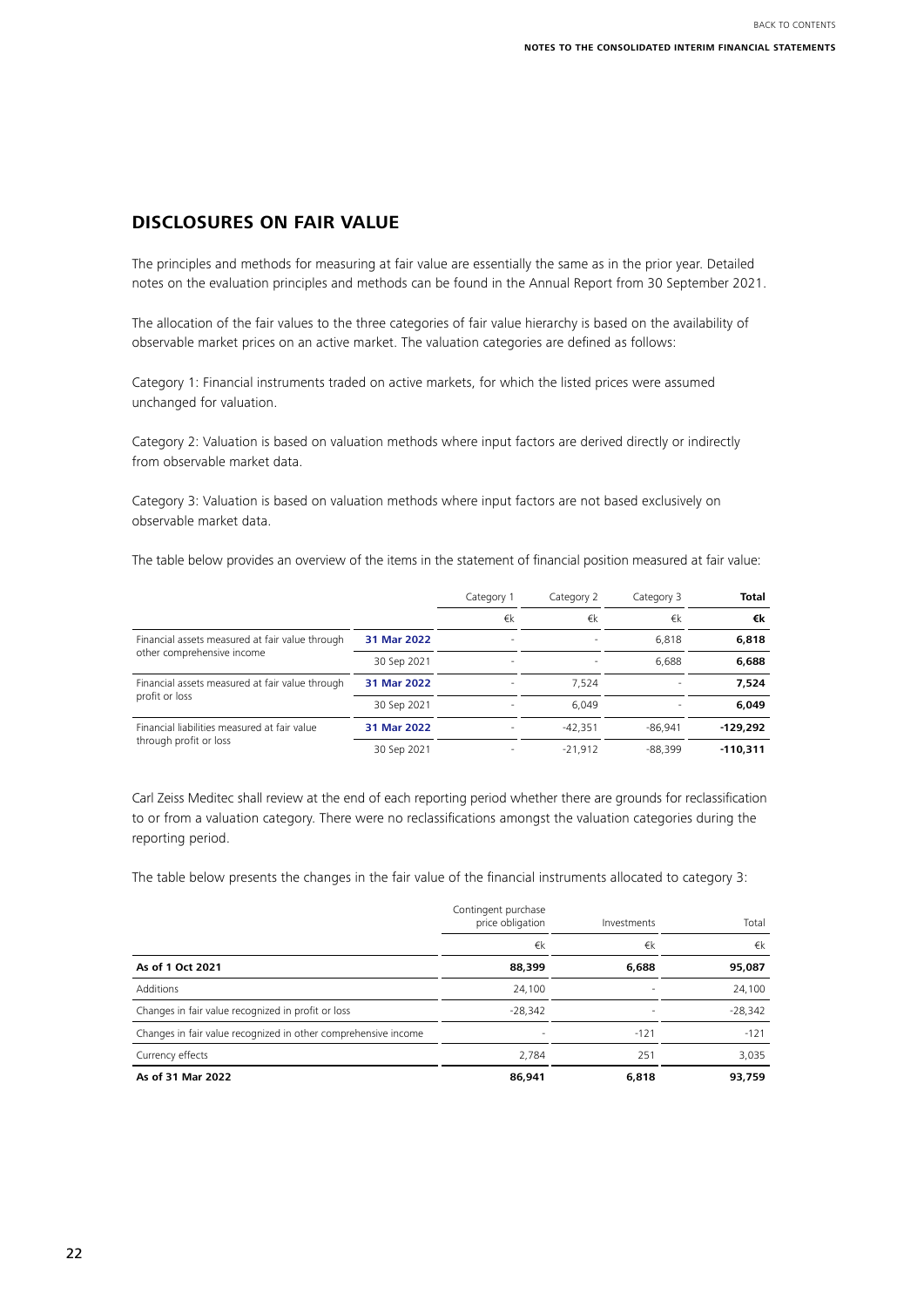<span id="page-22-0"></span>The financial assets assigned to category 3 primarily include the 17.7% of shares in MicroOptx, Inc, the 4.4% of shares in OcuTerra Therapeutics, Inc and the 20.4% of shares in Audioptics Medical Inc. An upward or downward fluctuation in the interest rate by 1.0% points would reduce or increase the investment book value, respectively, in the lower single-digit-million range. None of the companies distributed any dividends.

The financial liabilities assigned to category 3, which already existed at the start of the fiscal year, include contingent purchase price obligations arising from the acquisition of IanTECH Inc. as well as InfiniteVision Optics S.A.S., which was acquired in an asset deal. At the same time, the additions include the new financial liabilities added in connection with the contingent purchase price obligation from the acquisition of Preceyes. The change in fair value recognized through profit or loss includes, on the one hand, the annual interest cost of both liabilities, and the adjustment of the capital costs for the measurement of the liability for IanTECH Inc., on the other. Both effects were recognized under interest expense. The other financial result also includes the income from the remeasurement of the contingent purchase price obligation in relation to IanTECH Inc., which is also a component of the change in fair value recognized through profit or loss presented here. The fair value of the contingent considerations was determined on the basis of the criteria agreed in the purchase agreement and the probable achievement of the target expected according to the current status and is discounted at a standard market interest rate. An upward or downward fluctuation in the interest rate by 0.5% points would reduce or increase the contingent considerations, respectively, in the lower single-digitmillion range. A delay in the achievement of targets linked to milestones, accompanied by a simultaneous reduction in the planned revenue targets by 15%, would reduce the obligation by €19m.

# **Reconciliation of items in the statement of financial position to the categories of financial instruments**

The fair value of the financial instruments measured at amortized cost, such as receivables and liabilities, is determined through discounting, taking into account a risk-based market interest rate with matching maturity. In comparison with 30 September 2021 there are no significant changes in the ratios between carrying amount and fair value with respect to non-current assets and liabilities. For reasons of materiality the fair value shall be equated to the carrying amount for current items in the statement of financial position.

## **EVENTS AFTER THE END OF THE INTERIM REPORTING PERIOD**

#### *Acquisition of Katalyst Surgical LLC and Kogent Surgical LLC*

On 25 March 2022, Carl Zeiss Meditec Inc., Dublin, California, USA, signed an agreement concerning the acquisition of 100% of the shares in Katalyst Surgical LLC, Chesterfield, Missouri, USA (hereinafter: Katalyst) and Kogent Surgical LLC, Chesterfield, Missouri, USA (hereinafter: Kogent). The acquisition of the two companies took place on 14 April 2022.

Katalyst develops and produces solutions and instruments for ophthalmic surgery. Kogent is a company that specialized in technical solutions and instruments for microsurgery. The acquisition will enable the Group to further strengthen its position as a solutions provider.

At the current time, the estimated purchase price for both companies consists of a fixed sum (including escrow amount) and performance-related components with a total nominal sum of around €90m. The performancerelated components reward the achievement of defined milestones and sales targets.

Due to the proximity in time between the acquisition date and the publication of the consolidated financial statements, disclosures pursuant to IFRS 3 B66 on the assumed assets and liabilities and on the anticipated goodwill, as well as more detailed disclosures on the purchase price, are omitted.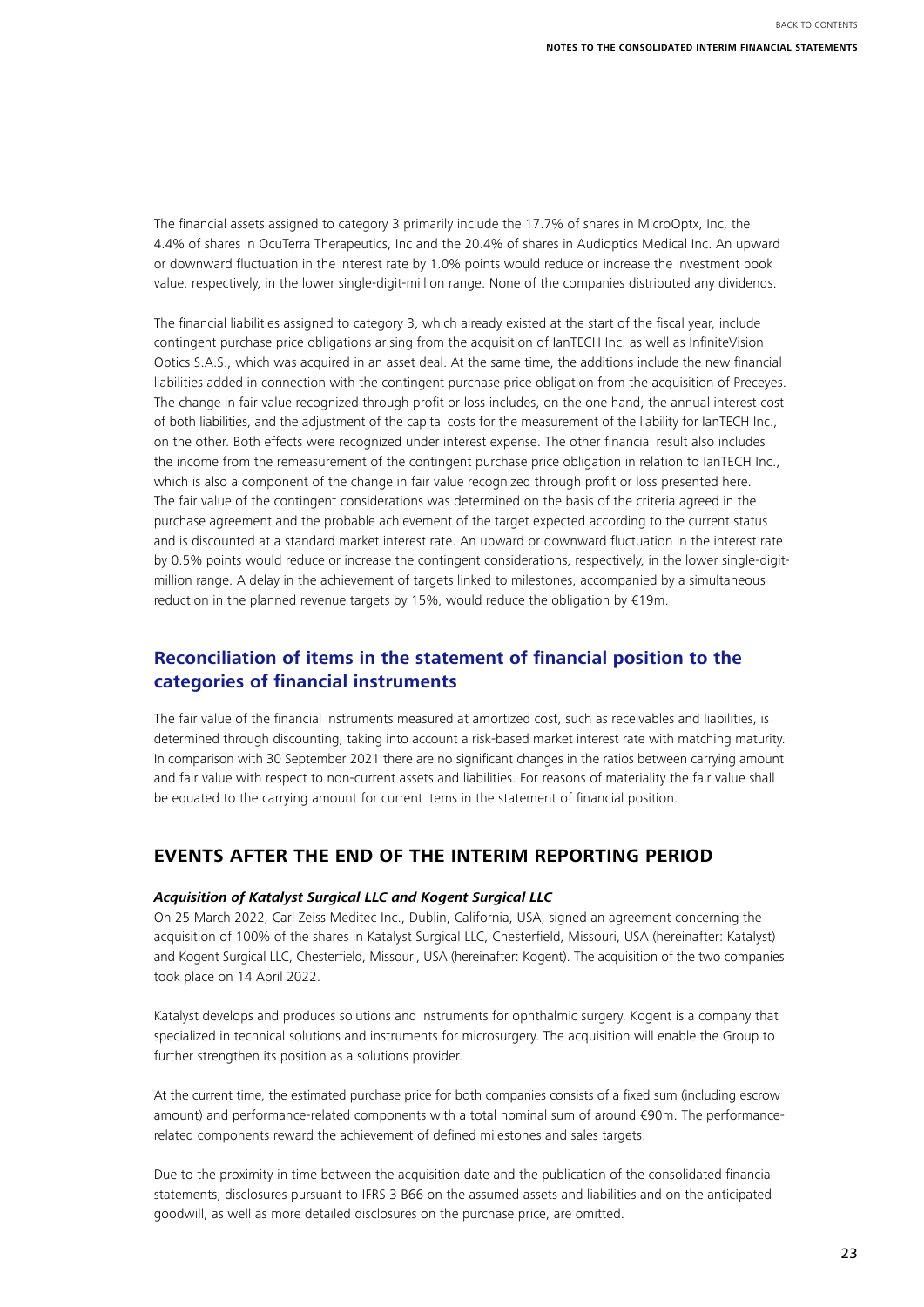# <span id="page-23-0"></span>**Responsibility statement**

To the best of our knowledge, and in accordance with the applicable reporting principles, the consolidated interim financial statements of the Carl Zeiss Meditec provide a true and fair view of the net assets, financial position and results of operations of the Group, and the consolidated management report includes a fair review of the development and performance of the business and the position of the Group, together with a description of the principal opportunities and risks associated with the expected development of the Carl Zeiss Meditec Group.

Dr. Harbus Weds

Dr. Markus Weber **Justus Felix Wehmer** Jan Willem de Cler

President and CEO Member of the Member of the Member of the

for the

Management Board Management Board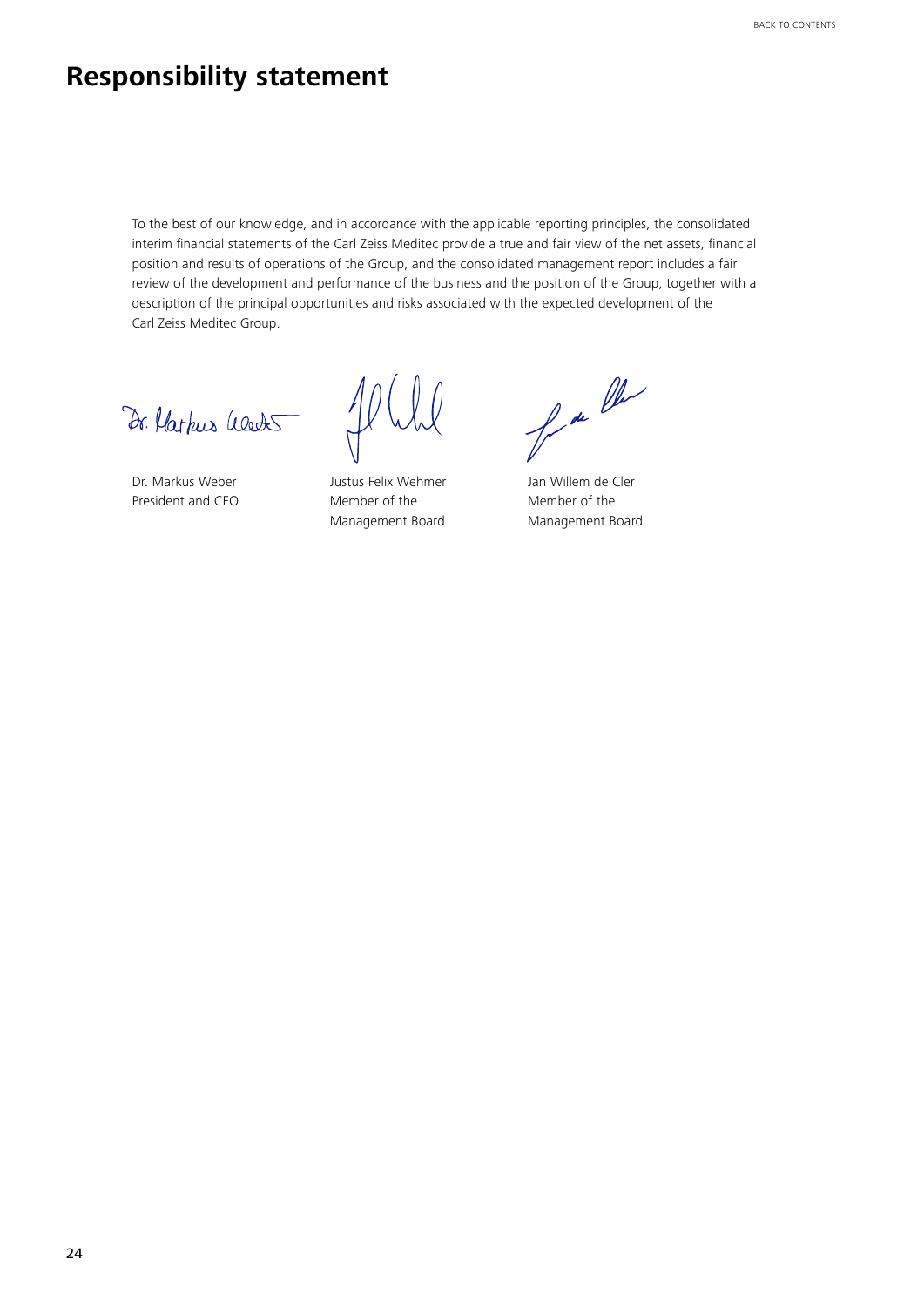# <span id="page-24-0"></span>**Financial calendar Imprint/Disclaimer**

#### **Financial calendar 2021/22**

Publication of 9-Month Quarterly Statement 2021/22 and Telephone Conference 5 Aug 2022

Publication of Annual Financial Statements 2021/22 and Analyst Conference 9 Dec 2022

#### **Carl Zeiss Meditec AG**

Investor Relations Sebastian Frericks Phone: +49 3641 220 116 Fax: +49 3641 220 117 investors.meditec@zeiss.com

Editor: Yao Sun

Design: Carl Zeiss AG

This report was published on 13 May 2022.

The 6-Month Report 2021/22 of Carl Zeiss Meditec AG has been published in German and English.

Both versions and the key figures contained in this report can be downloaded from the following address: [www.zeiss.com/ir/](http://www.zeiss.com/ir/reports_and_publications) [reports\\_and\\_p](http://www.zeiss.com/ir/reports_and_publications)ublications



#### **Disclaimer**

This report contains certain forwardlooking statements concerning the development of the Carl Zeiss Meditec Group. At the present time, the Carl Zeiss Meditec Group assumes that these forward-looking statements are realistic. However, such forward-looking statements are based both on assumptions and estimates that are subject to risks and uncertainties, which may lead to the actual results differing significantly from the expected results. The Carl Zeiss Meditec Group can therefore assume no liability for such a deviation. There are no plans to update the forward-looking statements for events that occur after the end of the reporting period.

Apparent addition discrepancies may arise throughout this interim report due to mathematical rounding.

This is a translation of the original German language annual financial report of the Carl Zeiss Meditec Group. Carl Zeiss Meditec shall not assume any liability for the correctness of this translation. If the texts differ, the German report shall take precedence.